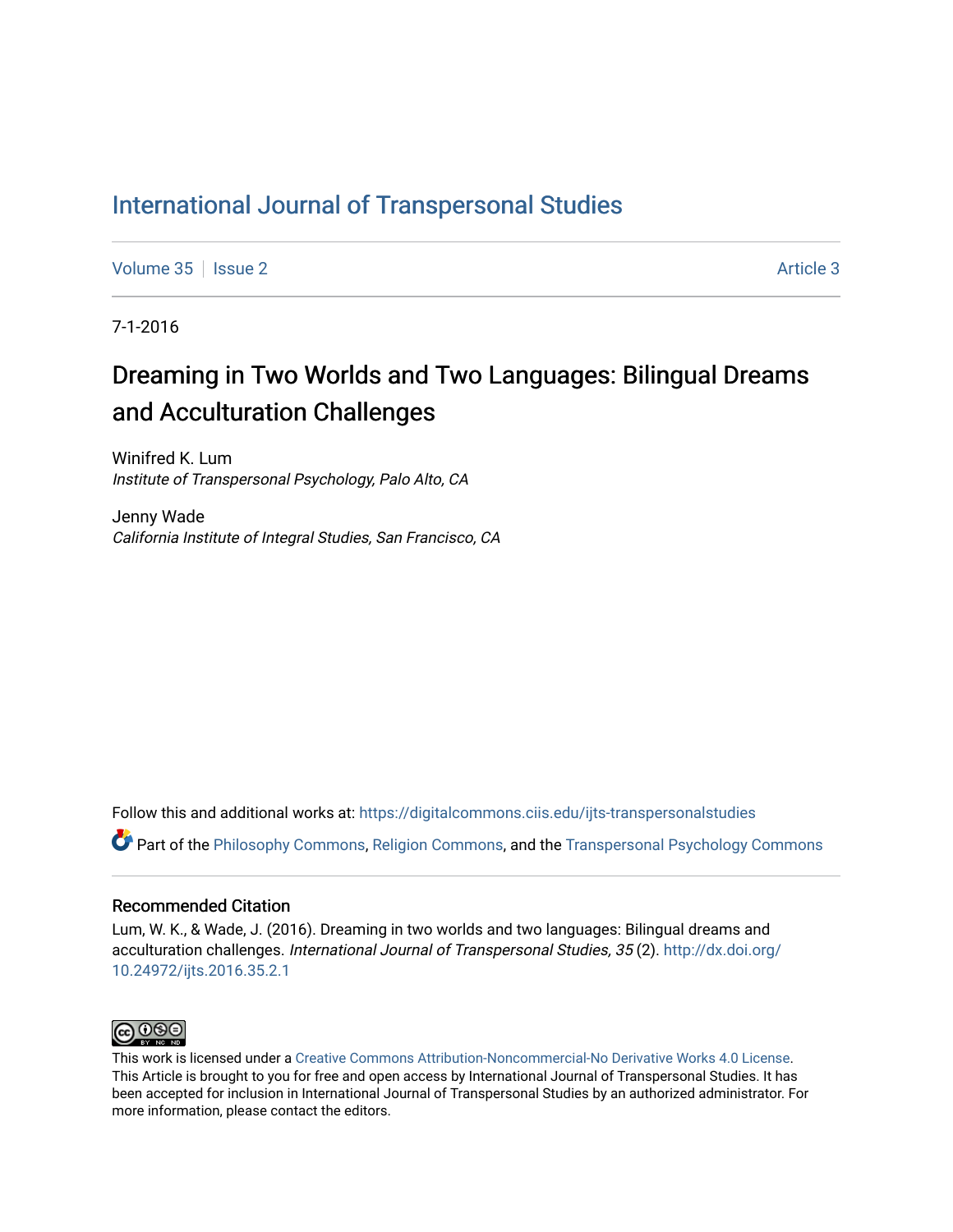# **Dreaming in Two Worlds and Two Languages: Bilingual Dreams and Acculturation Challenges**

*Winifred (Winnie) K. Lum*<sup>1</sup> Institute of Transpersonal Psychology Palo Alto, CA

*Jenny Wade* California Institute of Integral Studies San Francisco, CA

This study investigated the significance of first and second languages in the bilingual dreams of immigrant participants. A purposive sample of nine women and six men aged 20 to 71 whose first languages were Spanish, Thai, Italian, Tagalog, and French, and later acquired English, participated in semi-structured, open-ended interviews recalling a dream featuring both languages. Transcripts were thematically analyzed individually and across cases. The most important theme was the *ambicultural self* in the dream, referring to a culturally flexible dream figure able to speak the dreamer's first and second languages to bridge between the protagonist's two cultures to accomplish the dream task of somehow resolving cultural conflicts. The ambicultural self and dream tasks reflected challenges identified in Berry's acculturation model. Therapists can use bilingual dreams to help clients explore cultural identity conflicts and become more crossculturally competent.

# **Keywords:** *dream, bilingual, culture, identity, language, conflict, acculturation, immigrant*

I ven an almost unprecedented rate of voluntary and involuntary migration today, vast numbers of people are living in a culture other than the one in which they were born. According voluntary and involuntary migration today, vast numbers of people are living in a culture other than the one in which they were born. According to the United Nations High Commission for Refugees, one of every 122 people in 2015 was involuntarily displaced from their homeland. In the United States alone an average of over one million people have legally obtained permanent resident status every year from 2000–2014 (Office of Immigration Statistics, 2016), and an estimated 11.4 million undocumented aliens resided in the United States in 2011 and 2012 (Baker & Retina, 2013). According to Eurostat's May 2016 figures, the official statistics arm of the European Union's executive, 3.8 million people immigrated to European Union countries, and 2.8 million emigrated from a European Union member state in 2014 (http:// ec.europa.eu/eurostat/statistics-explained/index.php/ Migration\_and\_migrant\_population\_statistics). Even when migration is voluntary, adjusting to a foreign culture is challenging. This study examined how experiencing and negotiating that challenge are revealed through the use of language in the bilingual dreams of immigrants to the United States.

## **Language and Culture in Dreams**

 $B$ esides the way culture is symbolized in dreams, the role of dreams in different cultures provides important context for their consideration. Psychotherapeutic processes in the West value dreams as representing unconscious reactions to external and internal realities as well as ways of coping with those realities (Eudell-Simmons & Hilseroth, 2007). Partly because of the focus of psychotherapy and the influence of Sigmund Freud (1938/1965), the Western emphasis on dreaming has been on finding the cause of repressed wishes in the dream to heal the individual by integrating that material with conscious awareness. Theorists believe these ways of functioning can be meaningfully pursued in therapy.

In many other cultures, however, especially indigenous cultures, dreams are studied to elicit information useful not only to individuals but also to the community, leading people to share their dreams for the benefit of all (Kuiken, 2006; Lawrence, 2003; Peluso, 2004; Tedlock, 2007). For example, Lincoln (1935) found that the Kwakuitl tribe relied on dreams for practical information about fishing and hunting conditions and used them as a resource for cultural change. According to George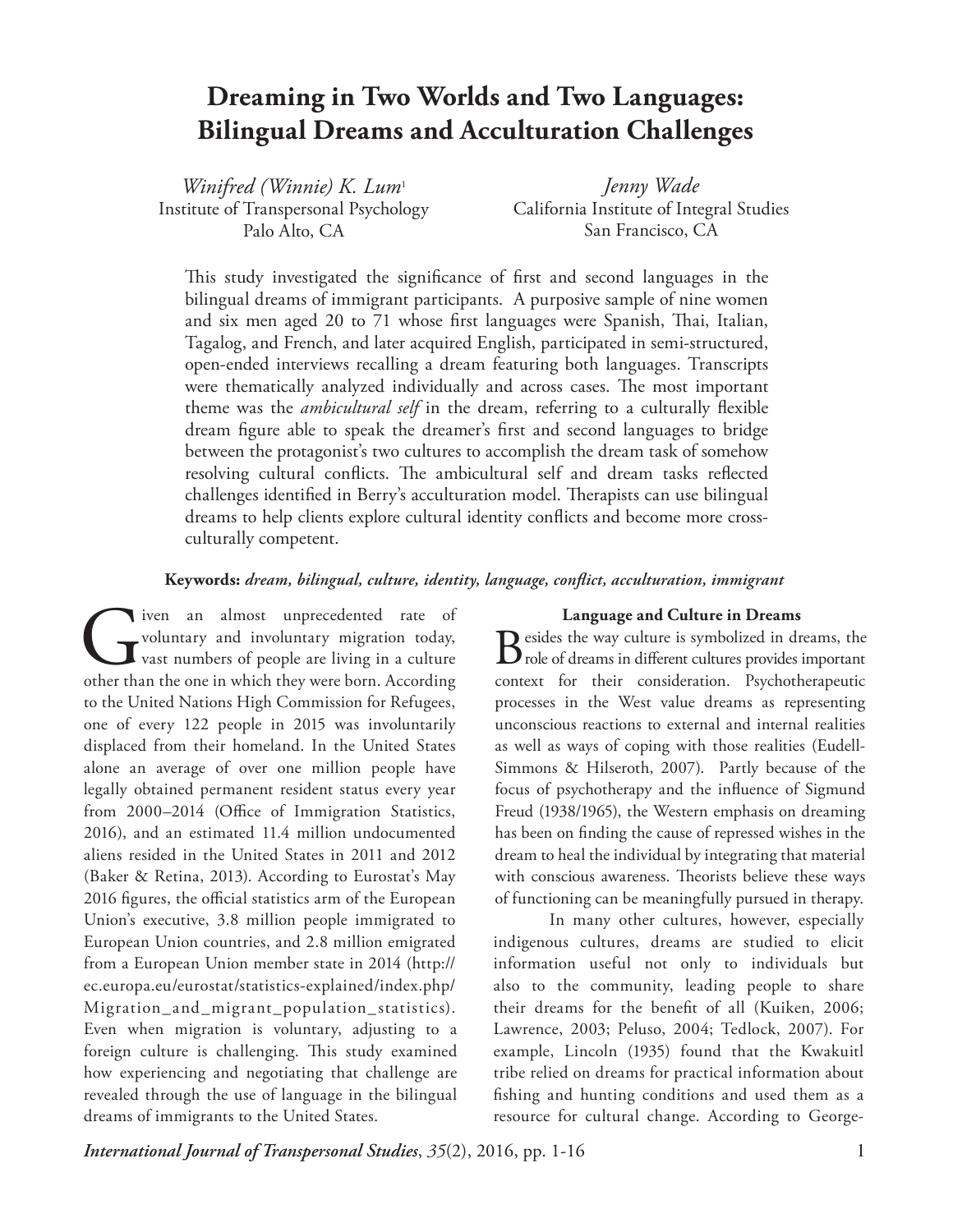Joseph and Smith (2008), dreaming is an ongoing, transformative, creative process in the development of cultural expression. Dreams connect the dreamer to important aspects of culture (Hirst, 2005) as well as to supernatural wisdom about how to succeed in the life world (Hume, 2004; Schweitzer, 1996). This view is more congruent with Carl Jung's (1966), who emphasized the ability to promote psychological health through "big dreams" that have relevance beyond the individual's life, "collective dreams" that reveal "a collective problem that has not been recognized and appears as a personal problem" (Jung, 1960, p. 233). Thus, whereas an individual's dream may seem quite personal to the dreamer, it has the capacity to reveal information helpful to others on a much larger scale, and it was for the potential application of individual immigrant experiences to benefit the larger community of migrants that this study was undertaken.

In order to keep the research within manageable scope, the study focused on the use of language as a symbol of culture in dreams. As a primary communications medium that conveys ideas and information between people (Crystal, 2006; Harley, 1997), language is the "product of culture" (Hamers & Blanc, 2003, p. 8) as well as the "key vehicle of culture" (Chien & Benerjee, 2002, p. 211), suggesting that a dream containing both one's first, native language and a secondarily acquired language could be a valuable source of information in understanding a bilingual immigrant's unconscious attitudes toward the two worlds that he or she inhabits. Indeed, Ross, Xun, and Wilson (2002) found that bilingual individuals have separate cultural identities activated by the language of the culture.

Despite burgeoning research in codeswitching, the term for using two or more languages in a communication interaction (Grosjean, 1982; Poplack, 1980), almost no research exists on the use of multiple languages in dreams. Code-switching is frequent and common in the spoken communication of bilingual people for strategic purposes. Sociolinguistic models postulate that daily conversation reveals spontaneous, more or less unconscious choices involving when, where, with whom, and to what end code-switching is used (e.g., Gardner-Chloros, 2009; Gumperz, 1971, 1976, 1977, 1982; Myer-Scotton, 1993; Ritchie & Bhatia, 2004). According to Myers-Scotton (1993), code-switching is a goal-oriented communication

strategy, in which speakers "exploit the possibility of linguistic choices in order to convey intentional meaning of a socio-pragmatic nature" (p. 57). In other words, a bilingual speaker's discourse strategies reveal the motivations behind these code-switches. It is this motivation that is central to the examination of codeswitching in dreams.

Scant literature treats the role language plays in monolingual dreams, although this area was pioneered by Freud (1938), who believed that speech in dreams was contextually appropriate and that discontinuities in speech in waking life were expressions of unconscious conflict (1965). Heynick (1993) cited studies of monolingual dreams supporting Freud's hypothesis. Demangeat (1989) further speculated that a bilingual client using a language other than the one usually used in therapy could reveal an unconscious conflict. As Adler (1956) noted, dreams are keys to perceiving and explaining the unique meaning of an individual's life challenges, especially in areas where people feel inferior in relationship to others.

Although not discussing dreams, some psychotherapists have examined the emotional significance of code-switching in the self-narratives of bilingual patients during counseling sessions (e.g., Clauss, 1988; Flegenheimer, 1989; Guttfreund, 1990; Javier, 1989; Pérez Foster, 1998). Emotionally charged content, especially that associated with suppressed material and early memories when the first language was used, may be more available to clients when using their first language (e.g., Altarriba & Morier, 2004; Aragno & Schlachet, 1996; Buxbaum, 1949; Greenson, 1950; Pérez Foster, 1998). The choice of the second language may be a defense mechanism, permitting greater detachment and intellectualization of emotionally difficult material (e.g., Bond & Lai, 1986; Dewaele, 2004; Harris, Gleason, & AyçiçeğI, 2006; Javier, 1989; Movahedi, 1996; Pavlenko, 2005; Rozensky & Gomez, 1983). It is reasonable to expect that code-switching during unconscious processes such as dreaming would be especially revealing of cultural conflicts, particularly among bilingual immigrants: "transnational dreams offer insight into how people are psychologically affected by and synthesize cultural incongruities" (Mageo, 2004, p. 11).

Bilingual individuals often feel in waking life that they have two different identities (Burck, 2004; Pang, 2009; Pavlenko, 2006), and that they have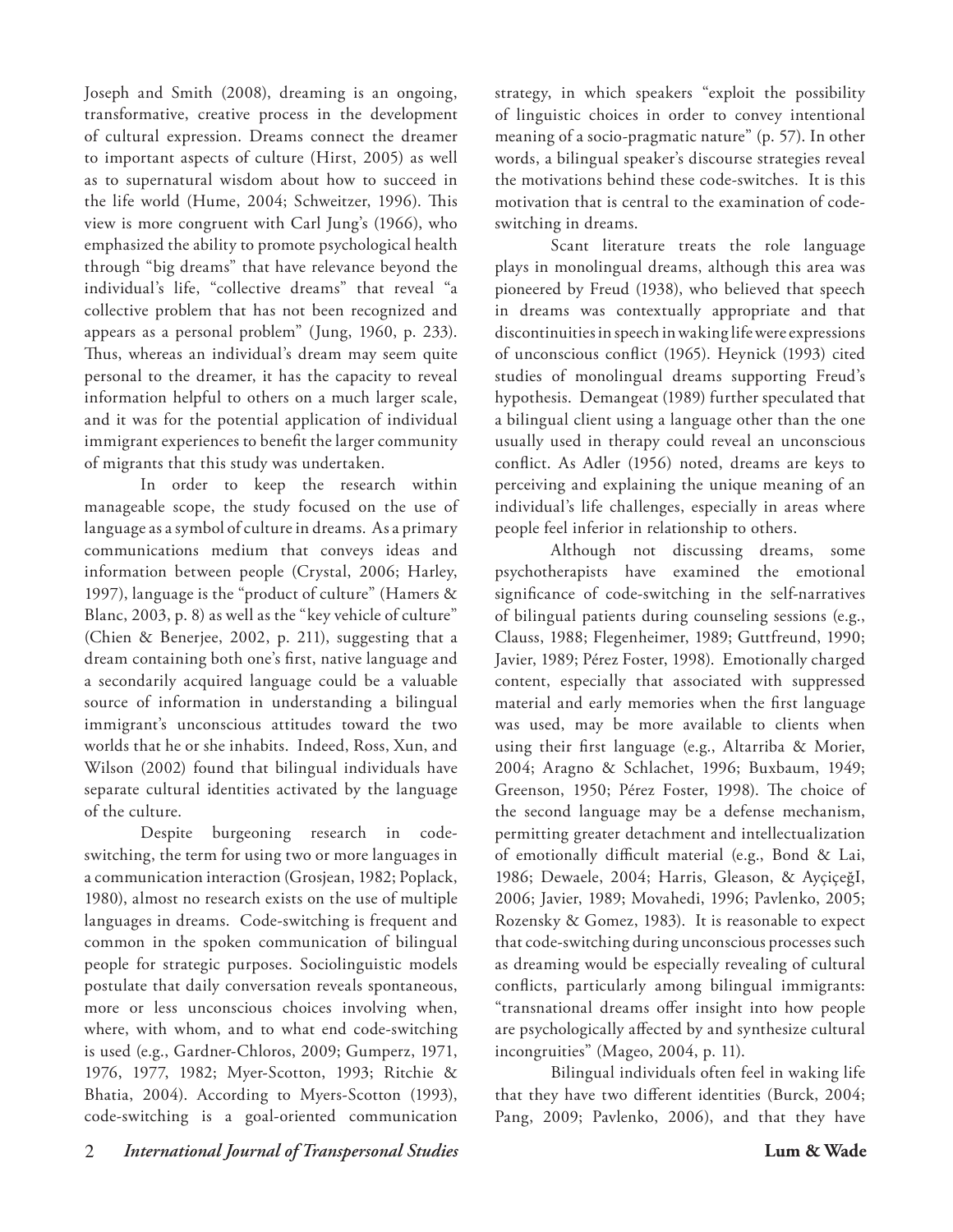separate identities that are activated by the language of the different cultures represented by those (Ross, Xun, & Wilson, 2002). According to Berry (2001), cultural identity consists of the attitudes individuals have about themselves in relation to membership in their cultural group. Harter (1983) put forth the idea that identity should be seen as a *psychological construct*  that is ever-changing in response to perceived changes in social reality, a view strongly reinforced by Ting-Toomey (2005). In this sense, cultural identity would include self-perception and is an important aspect of self-esteem. When an individual is in the process of adjusting to a new culture, he or she is taking the self that is associated with the original culture and beginning to form a sense of self attached to the new culture. Success in retaining self-esteem attached to the original culture while adjusting to a new culture may depend on the person's acculturation strategy.

Berry (1980) conceptualized four distinct acculturation strategies (i.e., assimilation, separation, marginalization, and integration) immigrant bilingual individuals use while undergoing the process or adapting to a new culture. These help shape a bilingual immigrant's cultural identity. Individuals who use the assimilation strategy tend to identify strongly with the secondlanguage culture (or host culture) because of a desire to belong and be successful in their new environment (Berry, 2003). Therefore, such individuals may have a strong identity with the host culture but experience some cultural loss and disconnection with their sense of self that is attached to their original culture. When immigrants use separation as a strategy, they strongly identify with the first-language culture, with a lesser or nonexistent identification with the host culture. Marginalization is characterized by lack of identification with either culture (Berry, 2003). Berry (1992) noted that conflict inevitably arises when one uses separation or marginalization because these strategies develop out of a desire to resist or react against the dominant culture. According to Berry (1992), individuals who use the strategy of integration manage to hold onto their original culture's values while making some accommodation to, and interacting daily with, the host culture in a balanced way, which permits a bicultural identity to develop. Although Berry seems to have suggested that integration is the most desirable strategy on a continuum of acculturation, that may not be true (Benet-Martinez, Leu, Lee & Morris, 2002; Ting-Toomey, 2005; Vedder & Virta, 2005).

Bicultural integration in the context of developing cultural identities has come to the forefront of recent research. Research has begun to investigate the extent to which bicultural Americans identify with two cultures, not only on a conscious level, but also on an unconscious one. Miramontez (2010) studied Mexican American college students' explicit and implicit self-concepts as they relate to culture. Implicit self-concept as applied to cultural identity includes unconscious endorsements of a given culture. Miramontez assessed how Mexican American participants integrated their cross-cultural experience and knowledge into their ethnic identity. In his first study, he utilized the Implicit Association Test (IAT; Greenwald, McGhree, & Schwartz, 1998) to measure the strength of participants' involuntary, automatic, or unconscious associations with their ethnic identity. He also used the IAT to assess participants' unconscious and conscious endorsements of acculturation strategies based on Berry's (1980) model. Miramontez' results "indicated that the Mexican American participants tend to assess the self in relation to explicit and implicit acculturation strategies quite differently" (p. 3). Mexican American participants endorsed the integration and marginalization strategies on explicit measures and endorsed the separation strategy on implicit measures. Those who implicitly endorsed the separation strategy, unconsciously self-identifying with the Mexican culture, were less proficient in English, acknowledged more depressive symptoms, and were less open towards the mainstream culture. Miramontez' findings provide evidence of the importance of measuring implicit bicultural identifications due to the differences in conscious and unconscious endorsements. His findings that Mexican Americans who unconsciously endorse the acculturation strategy of separation exhibit depressive symptoms are congruent with previous research that has found this type of adaptation to be less resilient than others (Da Costa, 2008).

Although in Miramontez's study (2010), participants were not successful at bridging their two cultural worlds and identities, other research shows that bilingual, bicultural individuals who are successful in doing so evidence a kind of resilient emotional capacity congruent with Eng, Kuiken, Temme, and Sharma's study (2005) called *bicultural competency*. Eng et al. (2005) believed that the flexibility associated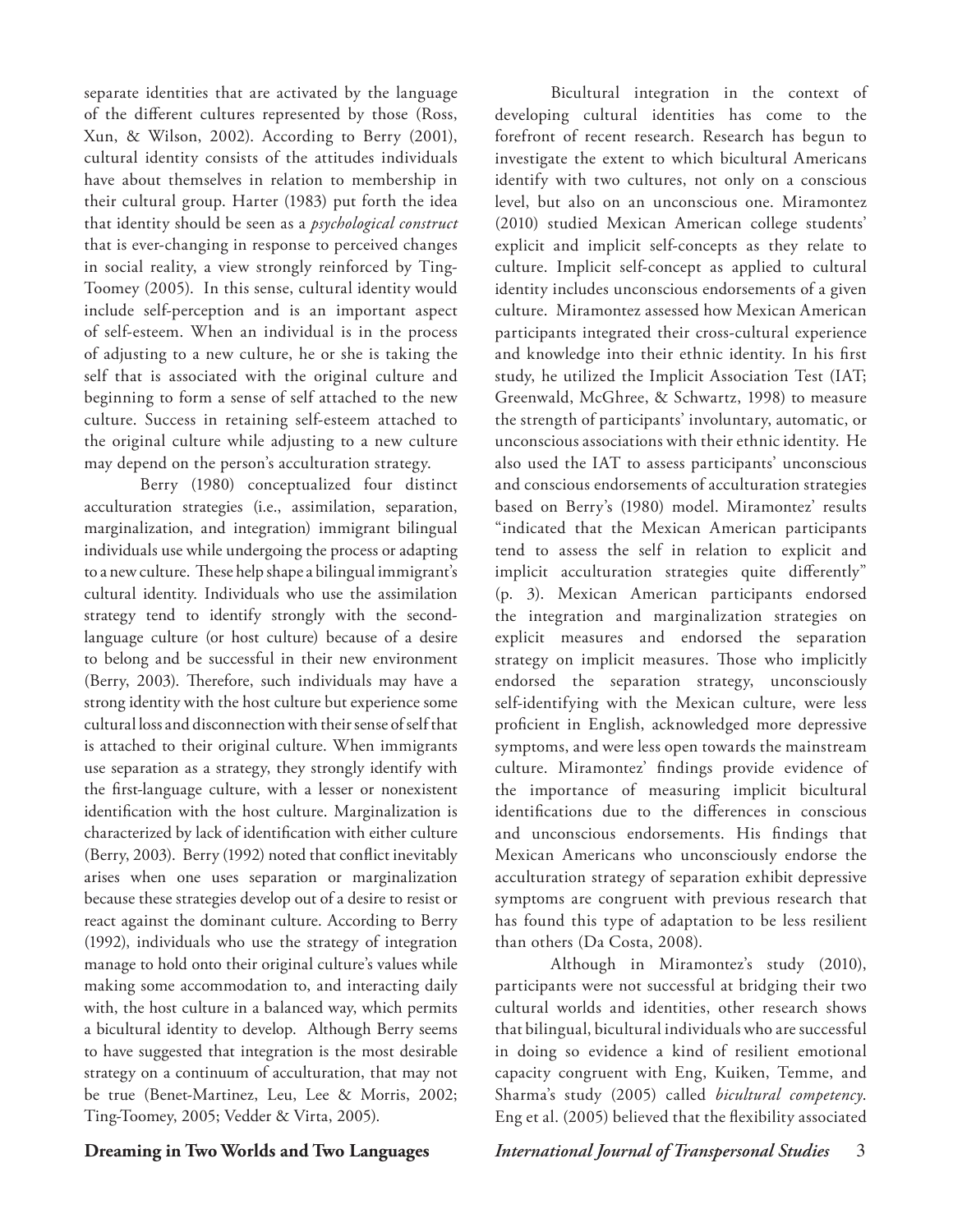with bicultural competence provides greater ability to cope with stress. They suggested that individuals who experience emotional events involving more than one culture develop an *emotional resiliency* that allows them not to judge too quickly when the emotional expressions belonging to one culture may seem improper in light of their own cultural expectations (Eng et al., 2005). Thus, they develop tolerance for behavior they take to be ambiguous. This ability to not feel offended, no matter what awkward situation emerges in a secondlanguage culture, allows for comfort with complex emotional situations others might find stressful, and it shows alternative ways of expressing themselves offered by both cultures. They have a broader ability to identify, understand, and communicate their feelings when dealing with stress as well as to attune with both cultures in which they live (Eng et al., 2005).

Given that bicultural competency and emotional resiliency are central to the acculturation strategies that bilingual, bicultural individuals utilize in coping with the two cultures they inhabit; that speech in dreams appears to be contextually appropriate; and that language in therapy and in dreams is activated by cultural identities and cultural conflict, this study examined the languages used in dreams and how these worked within the dream dynamics.

# **Methods**

The purpose of this study was to explore the role of language in bilingual dreams among people who had migrated to the United States. Participants were recruited from the San Francisco Bay Area in California, through flyers posted in various universities in print and on-line newspapers. To qualify participants had to have grown up with their first language in their native culture, but to have used English extensively since arriving in the United States; in other words, they had to be somewhat proficient in both languages. In addition, participants had to have lived in the United States long enough to have had a bilingual dream in which both languages were present and to be able to remember the details of it, especially around language, to articulate meaningful information for this study. Out of 28 volunteers who responded to the study, 15, nine women and six men, met the screening criteria administered via a survey that gathered demographic data, including length of residency in the United States, age they acquired English, levels of fluency, attitudes toward, and daily use of, first

and second languages (see Appendix for demographic questionnaire). Seven of the participants identified as Latino/Latina (five from Mexico; two from South and Central America), five identified as Asian (four from Thailand; one from the Philippines), one identified as American, and one each came from Italy and West Africa. Fourteen were born and raised outside the United States. Although one Latino was born in the United States, he and his family left when he was age 1 and did not return until he was age 8. Eight spoke Spanish as their first language, the most frequent language among the participants. The second most frequent language was Thai (four speakers). Others spoke Italian, Tagalog, and French as their first language. Fourteen spoke English as their second language, and for one the second language was Russian.

Participants, for the most part, came to their second-language country early in life, with the majority arriving prior to the age of 30. Five participants acquired their second language before age 10; eight before age 20; and two before age 30. All but one was living in the United States, their secondlanguage country, for a period ranging from 6 months to 60 years.

Nine participants had completed at least one year of college, and six had college degrees. Nine were students, three were retired, and four were working in different professions.

Participants engaged in a one-hour semistructured interview in a non-clinical setting in relaxed conversation in English, conducted in person by the researcher, except for two participants who lived in Los Angeles and Seattle and were interviewed over the telephone. All interviews were digitally recorded, transcribed, and analyzed by the primary researcher. Participants were asked to describe the dream in the present tense to avoid creating a barrier between "the waking mind and the dream experience . . . [which might] obscure and obliterate these subtle and meaningful elements of the dream experience" (Taylor, 1983, p. 43). The interview questions probed the participants' feelings, attitudes, and associations to the dream, elements in the dream, and the languages used by the dream figures. The participants' first language that appeared in the dream was spoken in that language and later verbally translated into English by the participant, and was

transcribed verbatim into the manuscript. These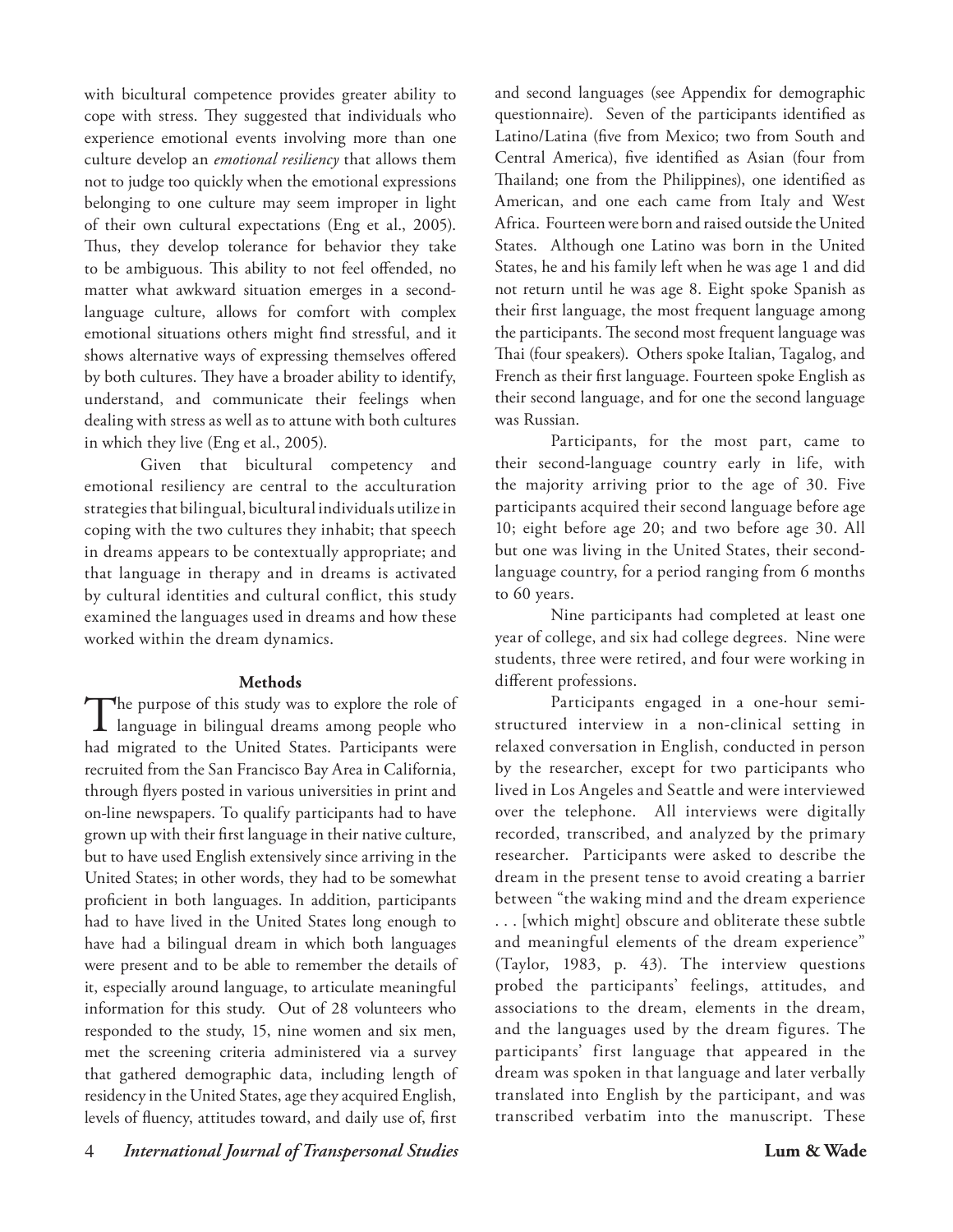phrases were repeated back to participants to elicit clarification; for example, in one dream entitled, *You Went Abroad*:

Researcher: So you had mentioned in the dream you asked in Thai, "C., how come your skin is so dark?' Is this a phrase or expression that you have heard of in Thai before?"

Participant: Yes. You know, when I went to school in Hawaii, and then came home after I graduated—I remember the first thing that my father said to me was, "How come your skin is so dark?" Because, you know, for Thai people, it's opposite of here. They like you to have fair skin. And to have dark skin is just like, you know, like—this is my father's words—he says that, "You went abroad." It means you have changed.

The participants were also asked about the events that were going on in their lives at the time of the dream and their associations to the dream and waking life events surrounding the dream.

The study took a heuristic approach to data analysis in addition to utilizing standard thematic analysis. The analysis consisted of two parts. First each of the 15 dreams was individually analyzed for its themes, and then themes were compared across dreams. Analysis of each dream entailed examination of the participant's relationship with the dream figures who used first and second languages, as well as his or her associations to the first and second languages and to the dream symbols. Conflict in each dream was identified by abrupt shifts in dream settings and obvious relationship conflicts between dream figures. Using the thematic analysis steps described by Braun and Clarke (2006), transcripts and initial analyses of the individual dreams were reviewed, and then some salient categories were created intuitively without consulting the data directly before examining the data again for patterns common across the dreams, and delving into those patterns. For example, it was evident early on that many dreams featured vehicles, that all dreams seemed to have an identifiable dream task, and that most had conflict represented by sudden shift in dream setting and/or unresolved issues that seemed to be related to language and culture. To validate the data, examine the findings, and verify the interpretation of the themes, researchers with bilingual, multilingual, and dream expertise were consulted and reviewed the analysis.

## **Results**

Eight major themes arose from the data, presented here from simplest to most complex for ease of understanding the data; discussion is limited to the three most significant, owing to length constraints. The three simplest themes are: 1) *Language choice in bilingual dreams related to persons—*most participants (14) used the same language with a dream character they used with the person the dream character represented in waking life. 2) *Participants' attitudes and associations toward first language and second language in waking life—*the majority of participants had positive attitudes towards their first language and felt at ease and able to express their emotions with it. They stressed that their first language reminded them about their early personal relationships in their native culture. Nine participants associated their second language variously with being concise or technical, a necessity, less emotionally sensitive and expressive than their first language, and/ or difficult to learn. 3) *Familiarity of first- and secondlanguage figures—*13 dreams featured first-language figures the participant knew in waking life whereas the second-language figures represented both strangers (six) and familiar figures (eight).

Themes involving non-human symbols focused in two areas. *Dwellings*—eight dreams featured a house in the first- or second-language cultural setting. *Travel symbols* were defined as objects that transport a dream figure from one place or state to another, and they appeared in 12 of the 15 dreams. Most were more or less literal conveyances, such as trains (3), cars (2), bicycles (2), planes (1), motorcycles (1), dray animals (1), and a rope. Metaphorical travel between cultural states in the dreams was symbolized by a computer (2), a dictionary (1), and a telephone (1). For example in the dream *St. Petersburg*, a train was waiting for the protagonist and friends representing his firstand second-language relationships. The protagonist ultimately boarded the train with representatives of his first-language culture, leaving the second-language representative behind. The train was going to take them on the next leg of their journey, which would ultimately be a first-language environment. This dream also included a plane, which took the protagonist and his first- and second-language relationship figures to a second-language environment. But some travel symbols were metaphorical devices that helped transport the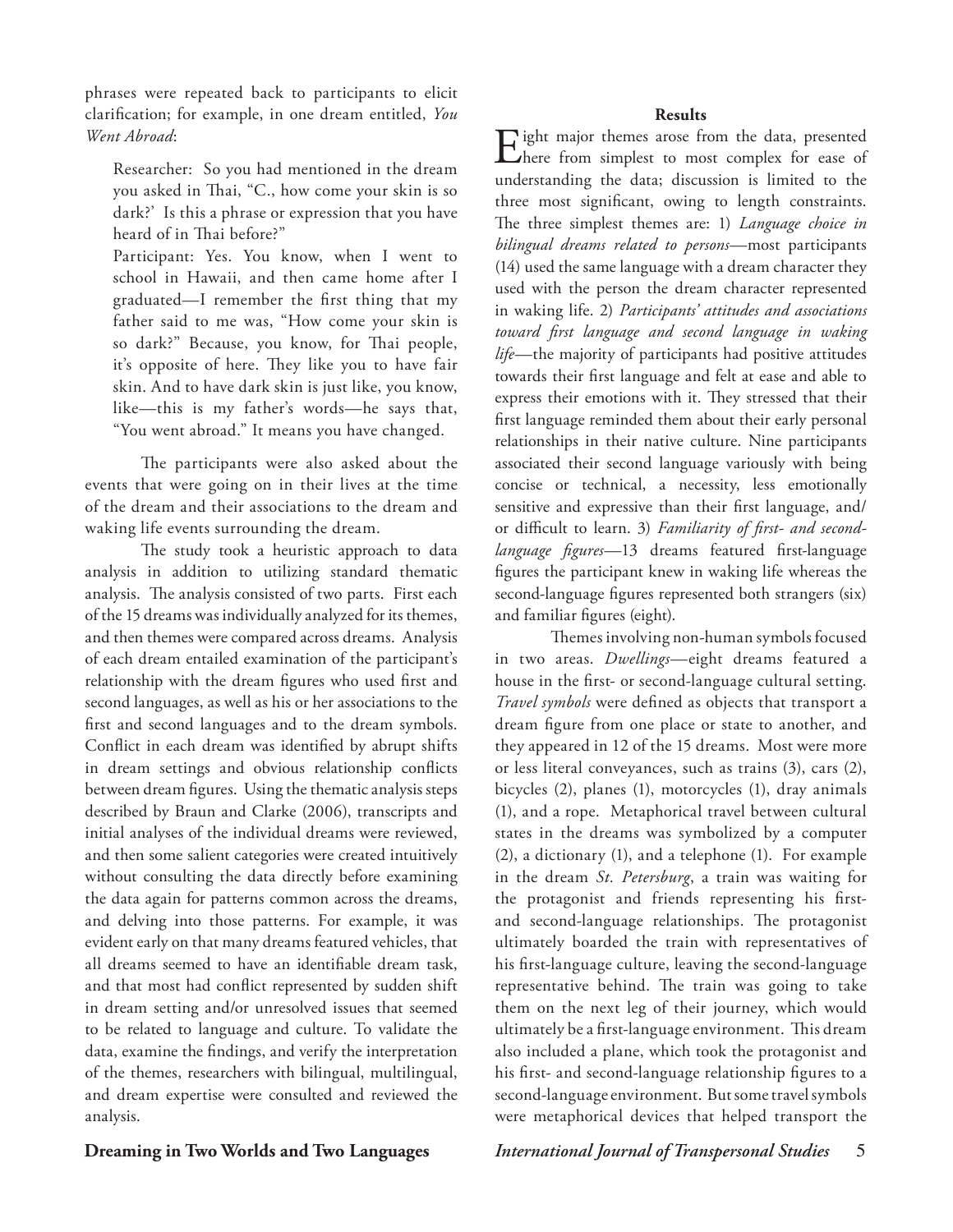protagonist from one state to another, particularly by bridging communication gaps. In the dream *Computer Upgrade*, the participant helped his first-language self assemble a computer for "processing words" with more powerful components for communicating in his second-language environment to accomplish a goal. In *Dictionary*, Participant 5 helped her first-language self find meaning in the second-language culture by using a dream dictionary. Thirteen dreams featured a journey, with four involving reaching their destination using a vehicle during the dream, and another three beginning with the dreamer having arrived at a new destination when the dream began. For instance, the dream *Graduate School Student on Vacation* began with the protagonist finding himself in a vacation location notable for its food and people.

The three most complex themes, the *Dream task, Conflicts*, and the *Ambicultural Self* are discussed at length below.

# **Dream Task**

The *dream task*, defined as a goal that the dream protagonist was trying to accomplish within the dream, appeared in 11 dreams, and in all of them, the protagonist needed both languages to complete the task. As noted above, in Computer Upgrade, the protagonist's dream task was to help his first-language friend build a more powerful computer that would enable him to communicate more effectively. The protagonist spoke Spanish to his friend but needed to use English, his second language, for the technical terms of the computer components. He was successful in accomplishing this task.

In three dreams, the protagonist, despite using both language, was unable to accomplish the dream task. For instance in the dream *St. Petersburg*, the dream task was to have a good time with both a firstlanguage (French) relationship represented by a male friend in the dream and a second-language (Russian) relationship represented by a girl friend in the dream traveling to the first-language country from a secondlanguage environment (Kazakhstan). In the first leg of their journey, the dream figures were still in a secondlanguage environment, Moscow, where the girlfriend wanted to stay longer and visit St. Petersburg. However, the protagonist's male friend, who may represent his first-language self, was unwilling. The protagonist in the dream felt torn between the two, who seemed to have divergent interests. In the end, his

girlfriend refused to go with them. Thus, the dream task of having a good time with representatives of both cultures was not accomplished.

Interestingly, in seven dreams the dream task was to have a good time, which only three dream protagonists accomplished.

# **Conflicts**

Nine dreams had an identifiable conflict, usually concerning tensions between the participant's two cultures. Eight participants, in discussing their waking lives, appeared to be feeling trapped in the second-language environment, including feeling isolated and restricted in expressing themselves emotionally in their second language, within their second-language relationships, and in the secondlanguage environment. They seemed to feel ineffective in resolving conflict between their two cultures. One participant who used marginalization as an acculturation strategy (Berry, 1992), for example, isolated himself from the Mexican culture, seemed to feel that success in the U.S. culture was inaccessible to him, and was living a "dangerous" life with drugaddicted, marginalized people. Participants married to second-language speakers and relatively more isolated from important aspects of their first-language environment had dreams that reflected these themes. They did not appear to be thriving or enjoying themselves in their host culture.

Conflicts in the dream settings appeared as unresolved situations, obvious differences, and/or abrupt shifts in the dream setting. For example, not being able to accomplish the dream task or reach the dream destination was considered an indication of an unresolved conflict. One example dream is *Island*, which took place in the participant's first-language environment, where the protagonist wanted to have fun with his girlfriend (second-language relationship). She was driving around with friends and refused to join him. Even though he wound up in the car with her and her friends, he felt trapped, isolated, and unable to thrive or accomplish his desire. In seven dreams, the protagonist felt excluded by the secondlanguage culture, usually by dream figures behaving in rejecting, attacking, abusive, or unresponsive ways to the protagonist.

In three dreams, the protagonists escaped conflict in their second-language environment through a sudden shift into a setting where the dream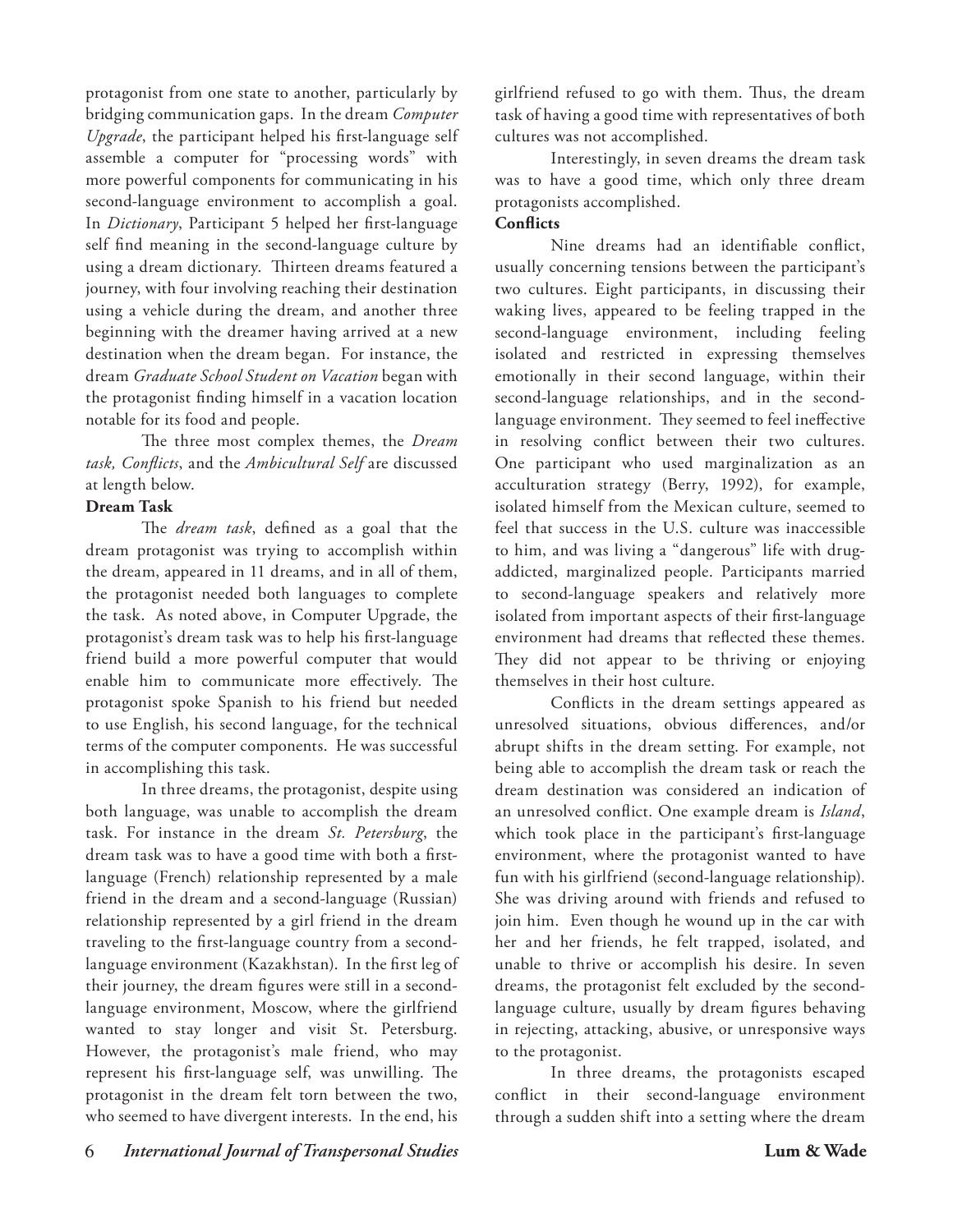figures speak and comprehend the participant's first language. Dreams reflecting this theme suggested a need to escape the harsh realities arising from conflicts with the second-language environment in waking life, especially an inability to assert oneself in that environment, by seeking the nurturing environment of the first-language culture. For example, in one dream, *From BART to Heaven*, the protagonist, who is unable to get second-language speakers to help her get to her destination on public transportation despite speaking their language, suddenly finds herself in heaven feeling blissful and talking to a first-language-speaking God. The central figures in these dreams seemed to be lost, confused, isolated, and unsure of their reality in the second-language environment. The individuals who had these dreams seemed to be having difficulty in establishing satisfying connections with secondlanguage people in waking life. For example, one participant reported that English is "the only way [she] can communicate with both of her daughters [who] only speak English" and that it is difficult to express her "feelings and thoughts accurately" in English; she has found herself "confused and frustrated."

Another conflict, appearing in two dreams, involved the fear of losing or being rejected by the firstlanguage culture by becoming too identified with the second-language culture. In one dream *Selling Roses at the Back Door*, a Thai participant with a second-language husband dreamed that she was not able to connect with a first-language relationship represented by the phone. Her first two attempts to communicate with her friend calling from Thailand were compromised by a phone connection that was too weak to hear and worries that the phone battery was running down. On the third attempt, she was interrupted by a second-language figure who tried to sell her roses from a back door that had been left open by her husband in the dream. She refused to buy the roses, which represented love, romance and beauty to her. The conflict in this dream appears to be that the participant feared she was unconsciously influenced by her second-language culture, which frustrated her attempts to connect with her first-language culture and/ or relationships. The participant may have been unsure she wanted to "buy" these different cultural values. (In some cultures, such as the Thai culture, family and cultural loyalty are important aspects of psychological wellbeing; Lee, 1979). Another dream, *You Went Abroad*, from a Thai-language participant seemed to

reflect the participant's fear that the part of her that was identified with the second-language culture was becoming more dominant, aggressive, and bolder than she would like, and that it was changing her in a way that threatened her first-language loyalties. Her dream took place in her Thai friend's house with a bilingual couple and their adopted daughter who only spoke English. In the dream, her friend's English-speaking husband who does not speak Thai well was walking downstairs naked from the waist down. Her dream seemed to indicate an unconscious worry that under the influence of her "adopted culture" she might expose too much of her private self by expressing herself honestly and directly in public, which a speaker in her first-language culture would not do. These dream conflicts involve difficulty integrating both cultures into the participants' identity, a sense of guilt around disloyalty to their original culture, and feeling somewhat restricted from expressing themselves fully in both cultures, which prevented them from experiencing their authentic selves.

# **Ambicultural Self**

The last, and perhaps most significant theme, is a dynamic called the *ambicultural self*, employing the Latin root signifying *both*, to distinguish the construct used here from the more traditional *bicultural*, which is used in the scholarly literature in ways that suggest the acceptance of values from, and adaptation to, two cultures, which may or may not involve bilingualism or a particular trajectory of acculturation in the life world (e.g., Berry's theory, 1992; cf., Norton, 1997). The ambicultural self refers a dream ego distinguished by two features: 1) its ability to bridge or mediate effectively the dream conflict between the first- and second-language cultures by using both languages, whether or not the conflict was resolved; and 2) its process of developing a cross-cultural competency that was more flexible in coping with the two cultures than other dream figures connected to the participant's first- or second-language cultures.

Ten dreams featured an identifiable ambicultural self. The following three dream narratives illustrate how the dynamic ambicultural self differs from other dream figures in managing cultural conflicts. The first, which lacks an ambicultural self, illustrates the kinds of conflicts that leave bilingual individuals feeling trapped or helpless in an unresponsive second-language environment and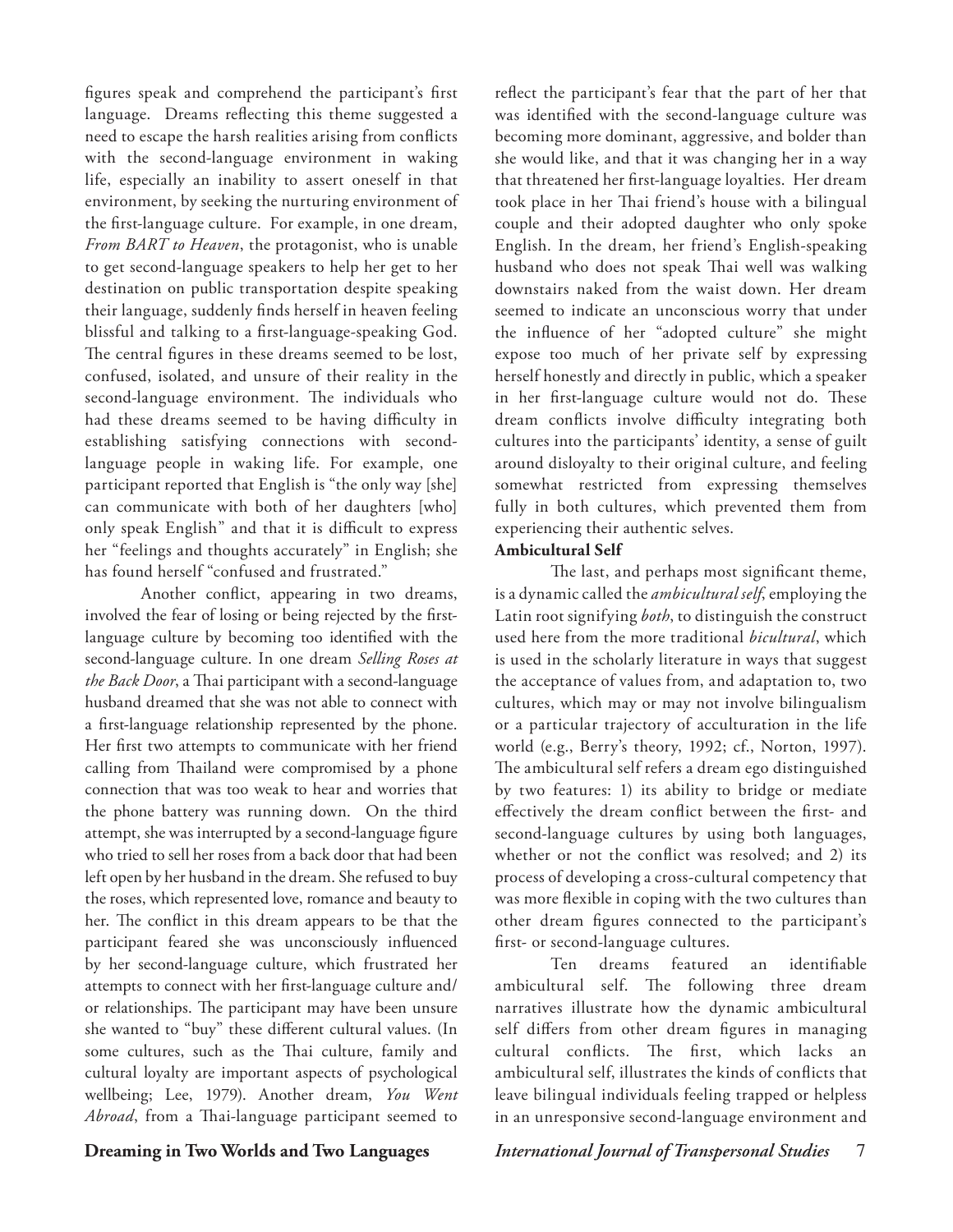escaping that environment by going to a first-language environment*.*

**Dream—***From BART to Heaven.* The participant was a 48-year-old Latina college student attempting to get enough credits to enter a bachelor's program. She was born and grew up in Mexico and identified her ethnicity as Mexican. She acquired English when she arrived in the United States at age 28. She was married to an American who spoke only English. When asked about her feelings about English, she said that English was the language that she used at home and at work and it reminded her that she was "living in a different culture," one that was not her own. She added: "I know it's very difficult for me to fit into [this] culture." She also said, "I really love Spanish. I don't like English. In the university, you have to choose a language, and I didn't want to learn English." The dreamer had the following dream 14 years before the interview:

I'm at the BART [Bay Area Rapid Transit] station in Fremont, and I start talking to people. I start making conversation with people, asking questions about San Francisco, where I'm going to go. I'm speaking in English and asking questions and suddenly nobody listens to me and I don't know why. And I keep asking questions and trying to make conversation. I was asking a person who was next to me, an older woman, "Oh, do you know how can I get to the Academy of Science?" For some reason, she didn't answer me. . . . I went to another person, and I asked, "Could you please tell me where I can get to this place?" And I got no response. So, what I do is, when I see myself, I'm totally in the sky. I'm flying—for some reason, I'm going higher and higher into the sky. What is happening there is I'm starting to feel a lot of light, incredible light. And I'm feeling that this incredible happiness, and I'm ecstatic about . . . the light that's around me—the light is around me, and I have this peace. I have this incredible peace in my mind, and from every part of my body, I feel this happiness. And when I look, the people are very small—very tiny. And suddenly I cannot even see them. And I'm still in the sky, and I am close to God. I feel Him next to me. But I don't see Him—I'm not seeing Him at this time. I don't see God at this time, but I feel in

every part of my body, I mean, all this happiness. Suddenly, I know—this lasts a while—suddenly I ask God in Spanish, "Please God, don't let me go back. Don't let me go back." And I know that I'm back on Earth . . . I feel all light and happy. And for some reason I can't open my eyes, but I try to open my eyes. I feel the light. I know I'm right now on Earth. And the reason I can't open my eyes is because my hands are covering my eyes. But it was my husband—giving me his back, and on his back I'm covering my eyes—and suddenly I separate my hands. I can't open my eyes, because I am close . . . very close to his back. So, even if I ask, and I pray to God to not let me come back, I know I am back. And I still feel this happiness.

The dream destination, the Academy of Sciences, could represent the participant's desire for intellectual stimulation or academic achievement, especially in English. The fact that she was unable to reach her destination indicates a conflict. She was not able to either make connections with or get help from people in her second-language culture even when she used their language.

The sudden shift in the dream setting most likely represents a magical escape from a difficult situation or conflict. In this case, the participant found herself next to God and extremely happy. In speaking Spanish, God seemed to represent her attitude towards her first language, but the divine dream figure is idealized and in a place removed from the participant's life on earth and disconnected from other human beings. The participant did not want to go back to her life on Earth, and when she did in the dream, even her husband was turning his back on her, making it difficult for her to see what was in front of her. The protagonist was not able to complete the dream task, nor did she use both languages to try to achieve it, only English. Although she spoke both languages in the dream, she was not effective in coping with conflict. At the time of the dream, the participant appeared to use the acculturation strategy of separation, consciously avoid interacting with the host culture while holding onto the valued aspects of the original culture (Berry, 1992).

The next two dreams illustrate the presence of an ambicultural self. One included a figure that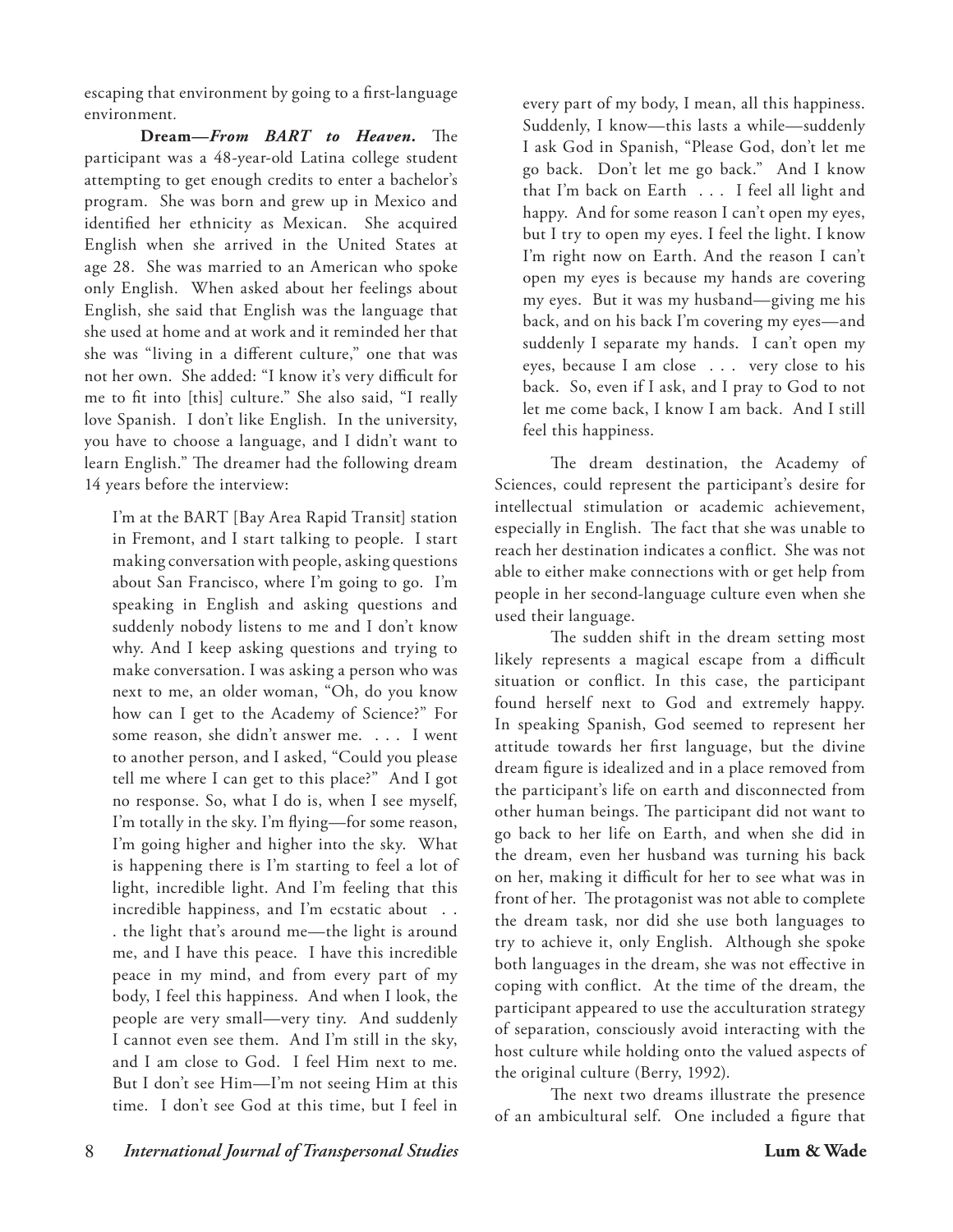seemed to assist the participant in developing an ambicultural self, and the other included a figure that showed competency in both cultures.

**Dream—***Nail in Lip.*The participant was a 28-year-old graduate student born in Mexico with Spanish as his native language. He identified as Mexican, saying "I think that nationally, I'm always going to say I'm Mexican. I love my country . . . I know my background, I know where I come from, and I'm always proud to say where I'm from." He acquired English when he arrived in the United States at age 10. At the time of the study, he used Spanish with his parents and English at work daily. He said:

Spanish is a symbol of strength that I'm still who I am. You know, I'm still that person. Like, I haven't changed. I try not to change, and I want you know, I still want to be part of my culture. So if I was to forget my language, then I exclude myself from my culture. That's what it means. . . . Probably Spanish to me is like holding my ground. Like, I don't want to change my culture, so I'm going to speak Spanish . . . English is just something that I need to—it's just a necessity to me.

The participant had the following dream 4 years before the interview:

I see myself walking in this place that looks like a desert. There's just roads—there's dirt roads and rocks. In the distance, I see a person that is dressed in black. He's kind of like bald-headed. I mean, he has hair, but he looks like he shaved his headland has little hair growth. So I go after this person, and as I'm trying to reach this person, I see a train. And the view of the train, it's like curvy. The train's not moving; it's stopped. And it's one of those freight trains, kind of like the Union Pacific train—commerical train. I walk alongside of the train, and then I see that in the floor there's shattered wood and rusted nails. And the wood actually looks old. And so I just walk and I'm walking over the wood and the nails, and I'm still trying to reach this person that is dressed in black. So, as I reach this person that is walking away from me and I get closer, I see that he has a lot of piercings in his face, kind of like a gothiclooking boy—like a 16-year-old boy. He has a lot

of piercings in his eyebrows, in his lips, in his nose, ears—a lot. It's quite an impression. And then I see him and he pulls a nail out of his lip—like a piercing in his lip—it's like a chrome nail, like very shiny chrome, and he holds it like this, and he puts it in my hand. And as he puts it in my hand and I hold it, the nail transforms into a sword. It's a big sword. So then I grab the sword and then I just go like this [makes a motion like swinging a sword], and then I swing it, and as I swing it softly the sword just gets harder.

So he tells me in Spanish *no sé si te lo debería haber dado* which means, "I don't know if I should have given it to you." So I take the sword and I tell him, also in Spanish, "Teach me how to use it" [*Enséñame cómo usarla*] and then he says in English, "I have to go."

So then he goes, and then I see myself walking again through my journey. And I see a warehouse, and I go inside this warehouse and there's a group of people that have all the same shirt—they're like uniform shirts—they have small squares on the shirts. And they have, like, a net made out of leaves—like, green leaves. And they are holding me together, and they're all on top of me, and I'm struggling to get out, but they won't [let me]. So then I finally free myself, and then I am running away from them and telling them, "I'm going to come back," in English. And then finally I move away and I see the boy in black. And he's walking away, but I see as he's walking away, he's looking back at me, and I'm trying to reach him. But as I try to reach him, the dream ends.

This dream portrays a conflict of feeling trapped in second-language environment and feeling not included by second-language culture. The dream figure that represented the participant was the only human being in the desert, indicating he felt alone, disconnected, and without resources. The train has stopped running, which might represent the participant's immobility in reaching toward a new life, a feeling that he is not moving forward in his secondlanguage environment. In addition, he seemed to feel trapped in the new culture net by second-language figures.

The gothic boy appears as a kind of inspiration for the protagonist because the gothic boy acts as the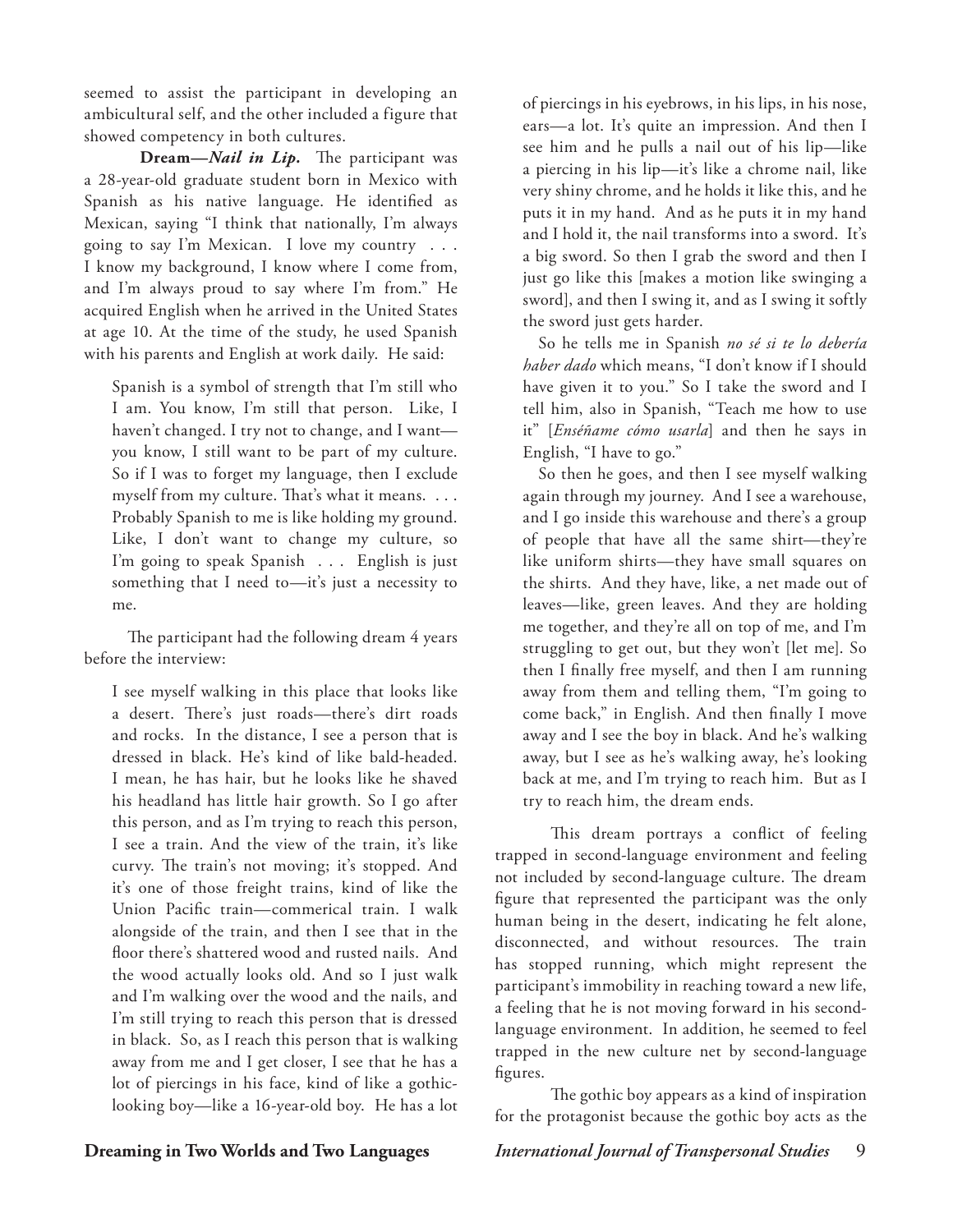ambicultural self, offering a resource in the form of a sword for being effective in the second-language culture. After the boy appears, the protagonist has something to reach for, the dream task is to get to the boy and learn how to use the sword. The rusty nails on the floor of the train could relate to the chrome nail in the boy's lip that was transformed into the resource, a mighty sword. The fact that the nail in the boy's lip became the sword seems to indicate that the tool the protagonist was given had to do with speech or language. Wielding the sword empowered the protagonist, thus using the second language could make the participant feel more effective in his second-language environment. In reference to the sword, the participant said, "It could be a skill . . . that's going to help me get ahead in my work. It's something that I have, but I do not know what it is." The sword seemed to represent a capacity that the participant has but may be afraid to use.

In the interview, the participant also said the gothic boy did not want to teach him how to use the sword because he was afraid that the protagonist might misuse it. In the dream, the protagonist had trouble wielding his power and forgets he has the sword when being held down by vines, a conflict about being more effective in the second-language environment. In the dream, the participant associated the people holding him down with people at a job where he used to work. He believed he was effective in his work, but that others were jealous or envious of his abilities. He said, "When I saw the train not going anywhere; that was the job."

The imagery suggests that at the time the dream occurred, the participant unconsciously wanted to hold onto his original culture but found it hard to be successful in his second-language environment. The protagonist did not seem able to fully realize his ambicultural capacity or to enjoy the second-language culture, but the gothic boy seems to indicate that the protagonist has the internal resources and resilience to succeed in the new culture. The participant seemed to fit into Berry's (1992) integration strategy despite having some difficulty fully identifying with or asserting himself in the second-language culture at the time of the dream. Therefore this dream indicates a developing cultural flexibility that is still short of the competency demonstrated in the next dream.

**Dream—***Wedding Dress***.** The participant was a retired 66-year-old woman born in Thailand speaking Thai who came to America when she was 41, 25 years before the interview. She acquired English when she was in the fifth grade. She used to dream in Thai when she first arrived in the United States, but her dreams had all been in English for many years. At the time of the dream, which occurred 3 months before the interview, she still used Thai daily at home and with her Thai friends and she had been anticipating going to Thailand for vacation. Her sister, who appears in the dream, had passed away 9 months before the interview:

I am in Thailand on vacation and visiting my family. My two nieces, my sister's daughters, ask me to go shopping with them (I speak English with Niece 1, and Thai with Niece 2 because Niece 2 cannot speak English that well.) We went to shop for a dress for their mother (my sister). This dress is for her to go to a wedding. We walk around and see a white lacy dress and they like it. Niece 1 says in English, "This is the dress, and Mom will like it." Niece 2 says in Thai, "I think the dress is a little too young for Mom." I look at the dress and say in English, "It should be okay if she likes it. The dress is off white, almost a beige color. Since she loves to be pretty and beautiful and most of all she likes the dress, it should be okay." I tell them in Thai, "I think this dress might be too big on her." I ask the saleslady in Thai, "We need one size smaller than this one." She comes back with the right size and says in Thai, "Do you know this dress comes with a pair of white shoes too?" I say in Thai, "Wow, it's perfect!" So I say to both of my nieces in English, "Okay, this is a perfect dress and we have a pair of shoes to go with it too. I can't wait to see her smiling face when she wears it!" They all agree (we are all smiling), so we buy the dress. I am very happy in my dream that we found a perfect dress for her. I was still happy when I woke up.

The conflict in this dream appears to be between the two nieces who seem to represent both aspects of the participant's ambicultural self. In waking life and in the dream, the participant used her native language with one niece and her second language with the other. In the dream, the secondlanguage niece likes the dress for the participant's deceased sister but the niece associated with Thai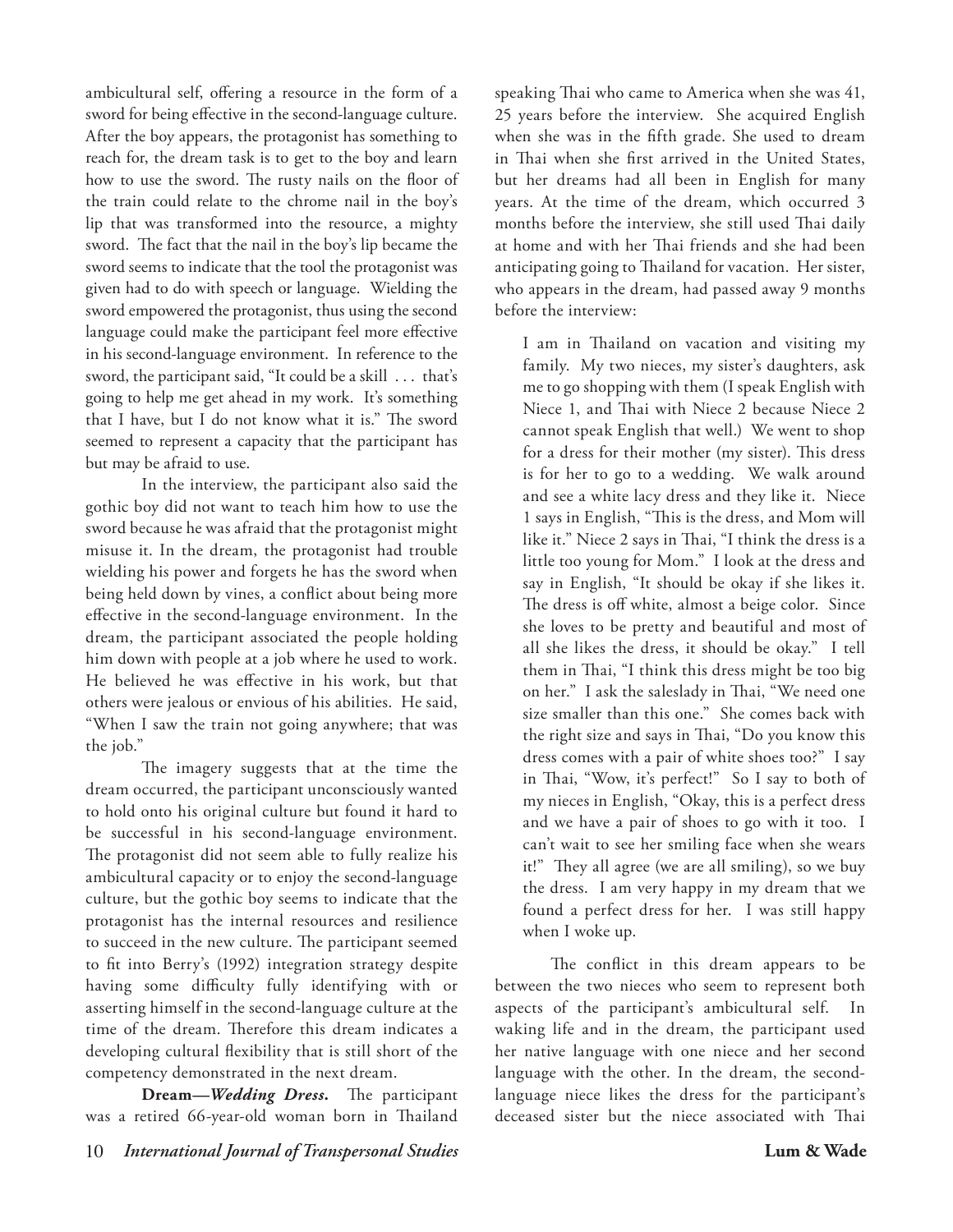culture thinks it is too young for their mother. In the interview, the participant associated what the niece said about the dress being too young with the Thai culture, which is more conservative.

The central dream figure who seems to represent the participant, was identified as the ambicultural self attempting to bridge the conflict by using both languages, telling one in English and one in Thai, "It should be okay if she likes it." The wedding that her sister, who might also represent the participant, was attending might also symbolize the bridging of the two cultures. The dress needed some adjustment, but the saleslady (representing the first language) told the protagonist that the dress came with the shoes, giving her a complete outfit to go to the wedding, and was able to find her the right fit. The dress and the shoes seemed to represent the participant's ambicultural identity, perhaps indicating that the participant felt some acceptance of her ambicultural identity by her first-language culture. In this dream, the participant appeared to be using Berry's (1992) integration strategy with less resistance and becoming fully identified with the second-language culture. Whereas the participant of *Nail in Lip* seemed to worry about losing his firstlanguage cultural identity, the participant here seems to be able to successfully resolve conflict between cultural identities. Even though as shown in the dream, the outfit (the culture identity) was not a perfect match (off-beige dress and white shoes), the protagonist in the dream was "happy" and she thought it was a pleasing outfit, "perfect" and beautiful.

According to Eng et al.'s (2005) criteria of tolerance for differing cultural behaviors, attitudes, and flexibility in interacting in different social contexts regardless of cultural expectations, *Wedding Dress* demonstrated the protagonist's sensitivity in recognizing different cultural views and her ability to gain the approval of a figure representing her firstlanguage culture's point of view, who went on to find the right fit for the dress and matching shoes, a "perfect" combination even though they were of varying colors. Furthermore, this dream portrays a kind of emotional resiliency in the participant's ability to cope with the loss of her sister.

Enjoying life seems to be an attainable goal for those developing the capacity to function well within two different cultures with conflicting beliefs, attitudes, and values. From the data, many of these

participants were still in the process of negotiating conflicts between the two cultures and their cultural identities. Of the many (seven) protagonists who had as their dream task *to have a good time,* only two exhibited ambicultural competency in the study.

In another dream, *Graduate Student on Vacation*, people from both cultures sat and ate together and conversed in both languages in a peaceful, coastal, buffet-type second-language setting. The protagonist enjoyed himself eating (being nurtured), interacting with both his Spanish-speaking family and English-speaking acquaintances in his host-culture environment. They were nurturing one another and communicating in spite of their language and cultural differences. Unlike the majority of dreams in this study, there was no shift in the dream setting or unresolved relationship issues in the dream. The dream message appears to be telling the protagonist that he is doing well in his second-language environment.

Ways the ambicultural self is represented when it appears—in a bilingual dream may show which strategies an individual is using in Berry's mode. (1992). Some may form disparate identities that cannot be successfully bridged and that lead to their employing marginalization and separation acculturation strategies. Others may develop cross-cultural competency through the integration of both cultures into their identity. These could be relevant in therapy, as an indication of the client's past or current acculturation.

Ten out of 15 participants whose dreams featured an ambicultural self seemed to be utilizing Berry's (1992) integration strategy. They were interacting with both cultures daily and used their first and second languages to adapt to their second-language culture. Many of them spoke about the importance of holding onto their original cultural values in their waking life. It is significant that the majority of the dreams with an ambicultural self also had "having a good time" as a dream task.

Five participants whose dreams lacked an ambicultural self appeared to be using Berry's (1992) other acculturation strategies—assimilation, separation, and marginalization—and to have more difficulties in their second-language cultures as shown by the unresolved situations and/or abrupt shifts in the dream settings from the second-language environment to the first-language environment, which was more nurturing.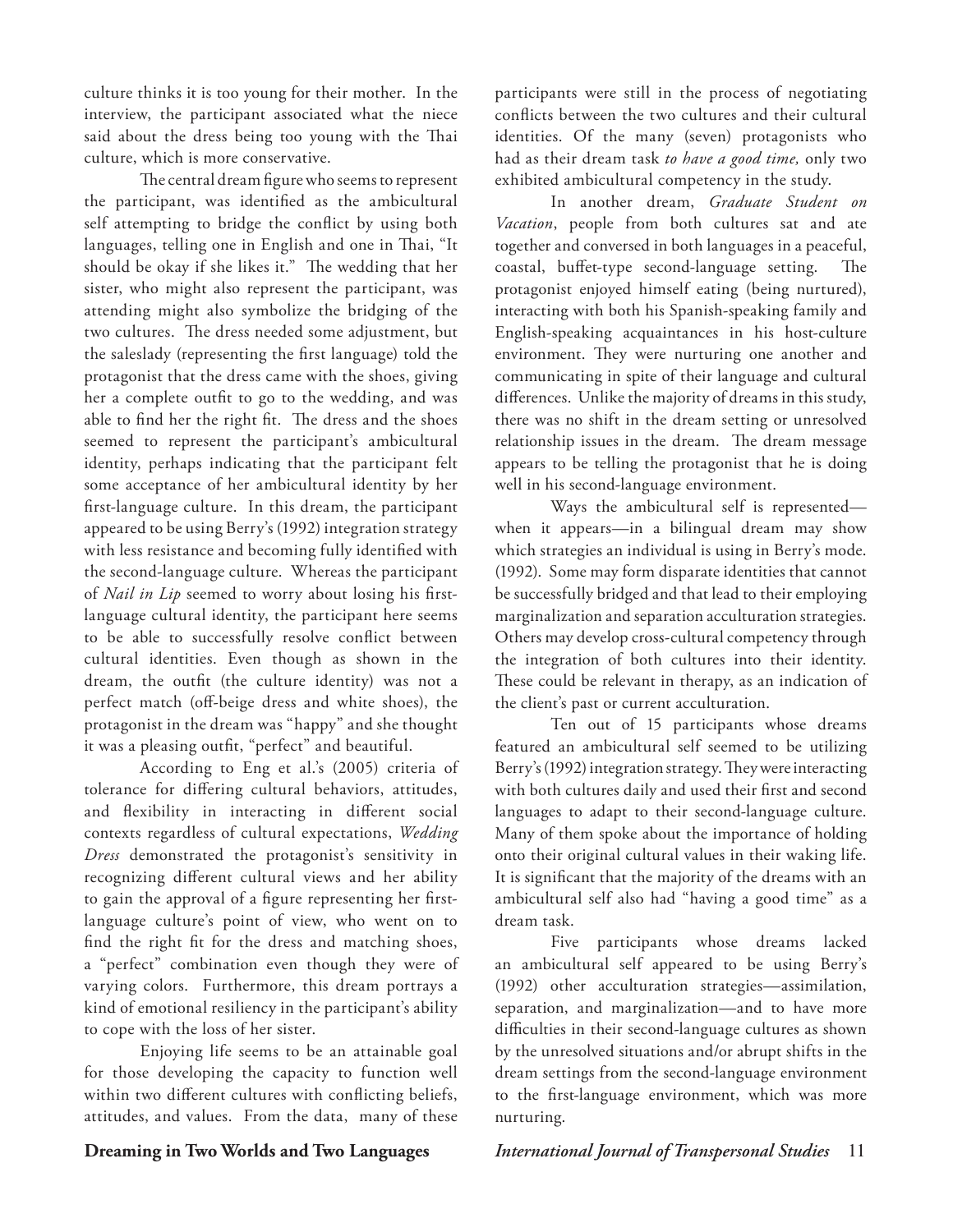# **Conclusion**

imitations of this study include the small, regional, relatively well-educated sample from diverse cultures, all of which reduce generalization. Different languages and cultures have different emotional representations. For example, despite research that some immigrants use the second language for distance from emotions (e.g., Altarriba & Morier, 2004; Buxbaum, 1949; Greenson, 1950; Pérez Foster, 1998), Pang (2009) found that some native Mandarin speakers felt more emotionally expressive when speaking English, as did Pavlenko (2005, 2006). The delimited sample is not representative of bilingual individuals who are not immigrants or members of an ethnic minority in their native country. For example, in Hong Kong and Taiwan, many native Chinese speakers are bilingual with English, their second language, and even though English is not the dominant language, it has a higher status than Chinese. Moreover, the research interviews were conducted in English, except when participants related use of their first language in dreams, when they reverted (and were asked to revert) to the first language in the narrative. Participants provided their own English interpretations of their first-language expressions. English is the second language of the researcher, and transcripts were carefully reviewed for clarity. Every effort was made to convey the intended meaning of the speakers by staying true to their words, but their message may be distorted in unknown ways.

Triangulating the qualitative findings with a quantitative approach would provide validation of some of the major findings. For pure research purposes, language proficiency measures might be appropriate to assess second-language fluency, but for clinical purposes, other assessments might be more useful; such as using an acculturation scale to assess the acculturation strategy of the participants and a measure designed to assess bicultural identity; for example, the Bicultural Identity Integration (BII) scale (Benet-Martínez and Haritatos, 2005) that assesses *cultural blendedness*, the extent to which attachment to the two cultures overlaps or is distant (or distinct) from one another, and *cultural harmony*, the extent to which harmony or conflict exists between the two cultures.

The ambicultural self in the dreams seemed to represent the capacity for resilience identified in Eng et al.'s (2005) research, in which bicultural competency was related to flexibility that emerges from interacting within two varying cultures. The ambicultural self appears to able to exhibit more authenticity, at least in the dreams, than those whose dreams reflected a constraint due to their loyalty and need for approval from their native culture. In addition, from their dreams and interviews, participants whose dreams featured an ambicultural self seemed to show a greater ability to enjoy their lives in the second-language culture and integrate valuable aspects of the secondlanguage culture while sustaining their original values and beliefs. In contrast, the participants in whose dreams lacked an ambicultural self seemed to struggle with feeling included in the U.S. culture.

Therapists can seek information about clients' current language usage and attitudes towards codeswitching, including their bilingual lived experience in the United States (Pang, 2009) in addition to exploring how each language relates to identity construction. Monolingual and bilingual therapists should be alert to and invite code-switching as a therapeutic tool to help clients express themselves and surface conflicts. Encouraging clients to express certain emotional terms in their first language and having them translate into the second language can benefit both client and clinician in uncovering areas of concern (Altarriba & Morier, 2004; Pérez Foster, 1998) and resources for resolution.

Although this study was not conducted in the clinical setting, by exploring bilingual dreams therapists may identify conflicts clients have about their cultural identities at the time of the dream, whether past or present, to observe their acculturation. Furthermore, such insights may increase clients' understanding of how these conflicts affect their self-esteem and ability to succeed in the second-language environment. Such explorations may help people who are reluctant to discuss discrimination and racism in the secondlanguage culture. Bilingual dreams may uncover the nuances of feelings of isolation and help the therapist and client gain greater appreciation for these secondlanguage environment experiences. Bilingual dreams appear to also offer repressed early life experiences or traumas associated with leaving the original culture. Finally, therapists with a psychodynamic orientation may be able to help their bilingual bicultural clients find out what restrains them from becoming more fully competent and emotionally resilient individuals in two cultures.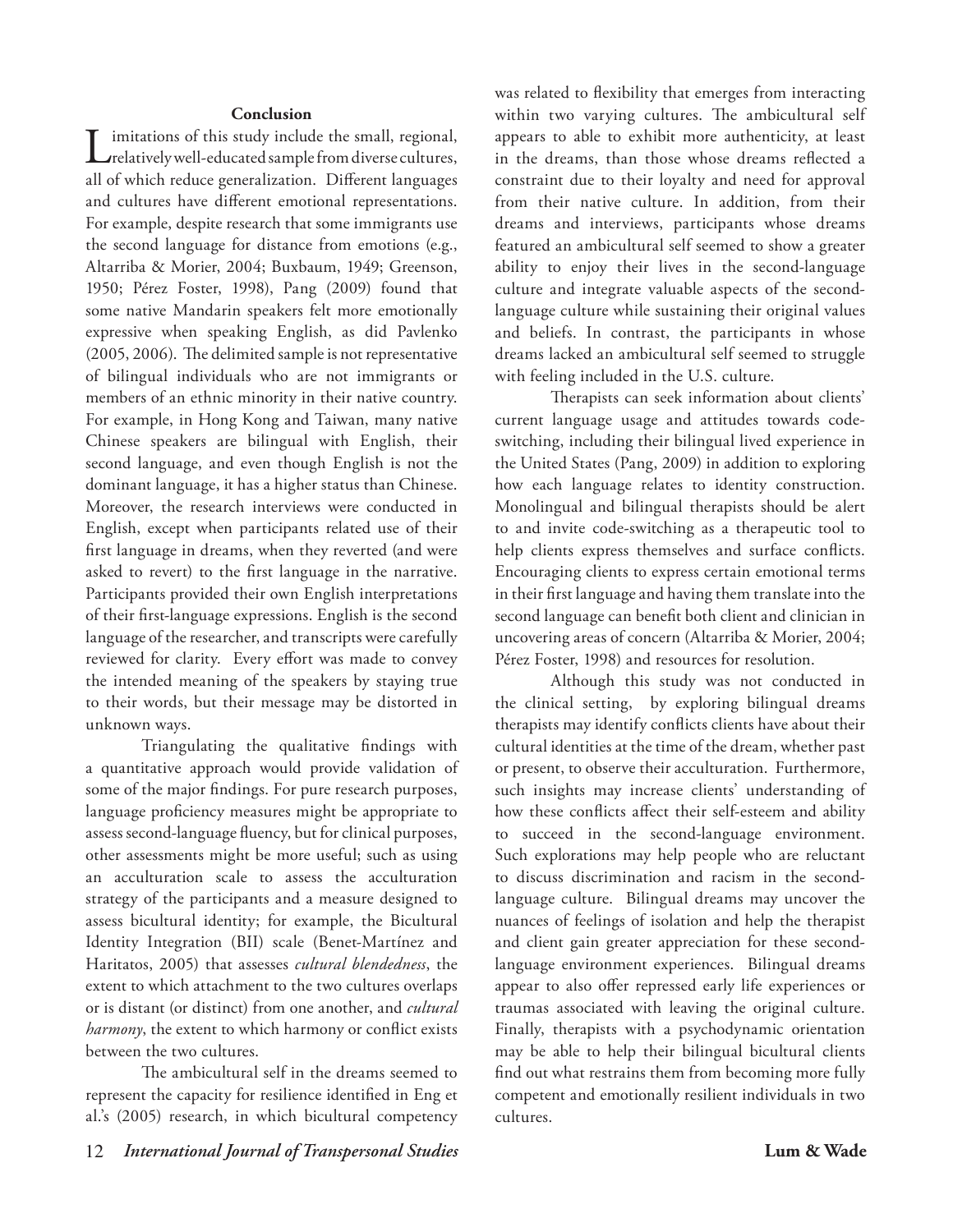# **References**

- Adler, A. (1956). *Understanding human nature*. New York, NY: Fawcett. (Original work published 1927)
- Altarriba, J., & Morier, R. G. (2004). Bilingualism: Language, emotion, and mental health. In T. K. Bhatia & W. C. Ritchie, *The handbook of bilingualism* (pp. 250-280). Oxford, England: Blackwell.
- Aragno, A., & Schlachet, P. J. (1996). Accessibility of early experience through the language of origin: A theoretical integration. *Psychoanalytic Psychology 13*(1), 23-34. doi:10.1037/h0079636
- Baker, B., & Rytina, N. (2013). *Estimates of the unauthorized immigrant population residing in the United States: January 2012*. U.S. Department of Homeland Security Office of Immigration Statistics. Available at https://www.dhs.gov/sites/default/files/ publications/ois\_ill\_pe\_2012\_2.pdf
- Benet-Martínez, V., & Haritatos, J. (2005). Bicultural identity integration (BII): Components, and psychosocial antecedents. *Journal of Personality, 73*(4), 1015-1050. doi:10.1111/j.1467-6494.2005. 00337.x
- Benet-Martinez, V., Leu, J., Lee, F., & Morris, M. (2002). Negotiation biculturalism: Cultural frame switching in biculturals with oppositional versus compatible cultural identities. *Journal of Cross-cultural Psychology, 33*, 492-516. doi:10.1177/002202210203300500
- Berry, J. W. (1980). Acculturation as varieties of adaptation. In A. Padilla (Ed.), *Acculturation: Theory, models, and findings* (pp. 9-25). Boulder, CO: Westview.
- Berry, J. W. (1992). Acculturation and adaptation in a new society. *International Migration, 30,* 69-85. doi:10.1111/j.1468-2435.1992.tb00776.x
- Berry, J. W. (2001). A psychology of immigration. *Journal of Social Issues, 57*(3), 615-631. doi:10.1111/0022- 4537.00231
- Berry, J. W. (2003). Conceptual approaches to acculturation. In K. M. Chun, P. B. Organista, & G. Marín (Eds.), *Acculturation: Advances in theory, measurement, and applied research* (pp. 17- 37). Washington, DC: American Psychological Association. doi:10.1037/10472-004
- Bond, M. H., & Lai, T. M. (1986). Embarrassment and code-switching into a second language. *Journal of Social Psychology, 126*(2), 179-186.
- Braun, V., & Clarke, V. (2006). Using thematic analysis in psychology. *Qualitative Research in Psychology, 3,* 77- 101. doi:10.1191/1478088706qp063oa
- Burck, C. (2004). Living in several languages: Implications for therapy. *Journal of Family Therapy, 26,* 314-339. doi:10.1111/j.1467-6427.2004.00287.x
- Buxbaum E. (1949). The role of second language in the formation of ego and superego. *Psychoanalytic Quarterly, 18,* 279-289.
- Chien, W., & Banerjee, L. (2002). Caught between cultures: The young Asian American in therapy. In E. Davis-Russell (Ed.), *Handbook of multicultural education, research, intervention, and training* (pp. 210-222). San Francisco, CA: Wiley.
- Clauss, C. S. (1998). Language: The unspoken variable in psychotherapy practice. *Psychotherapy, 35*(2), 188-196. doi:10.1037/h0087677
- Crystal, D. (2006). *How language works: How babies babble, words change meaning, and languages live or die.*  Woodstock, NY: Overlook Press
- Da Costa, I. R. (2008). *Acculturation strategies and its effects on depressive symptoms in the Brazilian immigrant community in the Greater Toronto Area* (Master's thesis). Retrieved from https://tspace.library.utoronto.ca/ bitstream/1807/11137/1/Costa\_Iara\_R\_200806\_ MA\_thesis.pdf
- Demangeat, M. (1989). The other language as symptom/ L'autre langue comme symptôme [Special issue]. *Psychiatrie Française, 20,* 73-75.
- Dewaele, J. M. (2004). The emotional force of swearwords and taboo words in the speech of multilinguals. *Journal of Multilingual and Multicultural Development, 25*(2&3), 204-222. doi:10.1080/01434630408666529
- Eng, T. C., Kuiken, D., Temme, K., & Sharma, R. (2005). Navigating the emotional complexities of two cultures: Bicultural competence, feeling expression, and feeling change in dreams. *Journal of Cultural and Evolutionary Psychology, 3*(3-4), 267-285. doi:10.1556/JCEP.3.2005.3-4.4
- Eudell-Simmons, E. M., & Hilseroth, M. J. (2007). The use of dreams in psychotherapy: An integrative model. *Journal of Psychotherapy Integration, 17*(4), 330-356. doi:10.1037/1053-0479.17.4.330
- Eurostat. (2016). Migration and migrant population statistics. Available at http://ec.europa.eu/eurostat/ statistics-explained/index.php/Migration\_and\_ migrant\_population\_statistics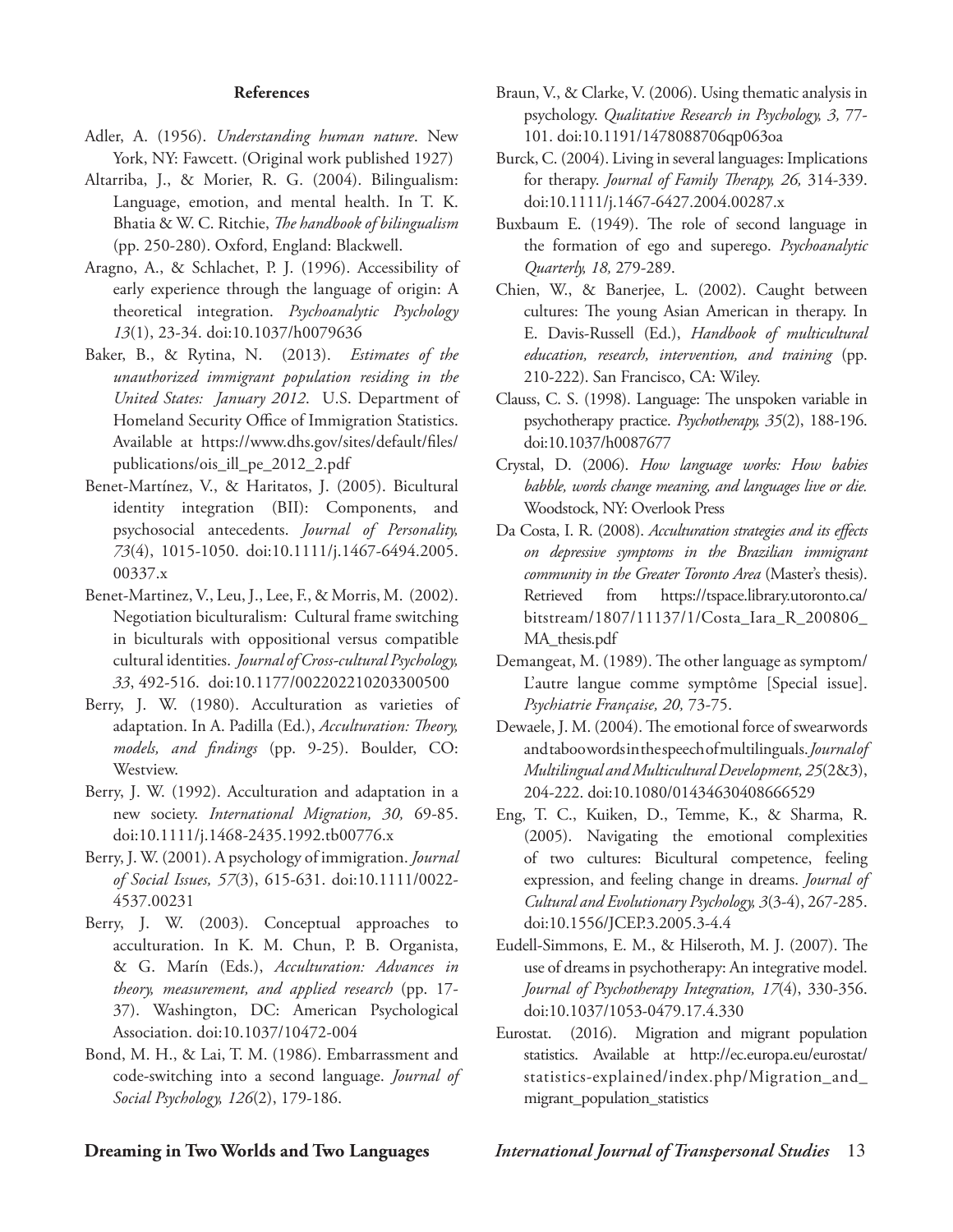- Flegenheimer, F. A. (1989). Languages and psychoanalysis. The polyglot patient and the polyglot analyst. *International Review of Psycho-Analysis, 16,* 337-383.
- Freud, S. (1965). *The basic writings of Sigmund Freud.* (A. A. Brill, Ed. & Trans.). New York, NY: Random House. (Original work published 1938)
- Gardner-Chloros, P. (2009). *Code-switching.* England: Cambridge University Press. doi:10.1017/ CBO9780511609787
- George-Joseph, G., & Smith, E. W. L. (2008). The dream world in Dominica. *Dreaming*, 18(*3*), 167- 174. doi:10.1037/a0013384
- Greenson, R. (1950). The mother tongue and the mother. *International Journal of Psycho-Analysis, 32,* 18-23.
- Greenwald, A. G., McGhee, D. E., & Schwartz, J. K. (1998). Measuring individual differences in implicit cognition: The implicit association test. *Journal of Personality and Social Psychology, 74*(6), 1464-1480. doi:10.1037/0022-3514.74.6.1464
- Grosjean, F. (1982). *Life with two languages: An introduction to bilingualism.* Cambridge, MA: Harvard University Press.
- Gumperz, J. J. (1971). *Language in Social Groups.* CA: Stanford University Press.
- Gumperz, J. J. (1976). *The sociolinguistic significance of conversational code-switching.* University of California Working Papers 46. Berkeley, CA: University of California.
- Gumperz, J. J. (1977). The sociolinguistic significance of conversational code-switching. *RELC Journal, 8*(2), 1-34. doi:10.1177/00336882770080021
- Gumperz, J. J. (1982). *Discourse strategies.* New York, NY: Cambridge University Press. doi:10.1017/ CBO9780511611834
- Guttfreund, D. C. (1990). Effects of language usage on the emotional experience of Spanish-English and English-Spanish bilinguals. *Journal of Consulting and Clinical Psychology, 58*(5), 604-607. doi:10.1037/0022-006X.58.5.604
- Hamers, J., & Blanc, M. (2003). *Bilinguality and bilingualism* (2nd ed.). UK: Cambridge University Press. (Original work published 1983)
- Harley, T. A. (1997). *The psychology of language: From data to theory.* East Sussex, UK: Psychology Press.
- Harris, C. L., Gleason, J. B., & Avçiçeği, A. (2006). When is a first language more emotional? Psychophysiological evidence from bilingual speakers. In A. Pavlenko (Ed.), Bilingual Minds: Emotional experience, expression and representation (pp. 257-283). Clevedon, UK: Multilingual Matters.
- Harter, S. (1983). Developmental perspectives on the self-system. In P. Mussen & E. M. Hetherinton (Eds.), *Handbook of child psychology: Socialization, personality, and social development* (4<sup>th</sup> ed., pp. 275-385). New York, NY: Wiley.
- Heynick, F. (1993). *Language and its disturbances in dreams: The pioneering work of Freud and Kraepelin updated.* New York, NY: Wiley.
- Hirst, M. (2005). Dreams and medicines: The perspective of Xhosa diviners and novices in the Eastern Cape, South Africa. *The Indo-Pacific Journal of Phenomenology, 5*(2), 1-22. doi:10.1080/2079722 2.2005.11433901
- Hume, L. (2004). Accessing the eternal: Dreaming the dreaming and ceremonial performance. *Zygon, 39*(1), 237-258. doi:10.1111/j.1467- 9744.2004.00568.x
- Javier, R. A. (1989). Linguistic considerations in the treatment of bilinguals. *Psychoanalytic Psychology, 6*(1), 87-96. doi:10.1037/0736-9735.6.1.87
- Jung, C. G. (1960). On the nature of dreams. In H. Read, M. Fordham, & G. Adler (Eds.), *The collected works of C. G. Jung,* (vol. 8). London, England: Routledge.
- Jung, C. G. (1966). The relation between ego and the unconscious. In W. McGuire (Ed.), *Collected Works: Vol. 7*. Princeton, NJ: Princeton University Press.
- Kuiken, D. (2006). The influence of impactful dreams on self-perceptual depth and spiritual transformation. *Dreaming, 16*(4), 258-279. doi:10.1037/1053- 0797.16.4.258
- Lawrence, W. G. (2003). Social dreaming as a sustained thinking. *Human Relations, 56,* 609-623. doi:10.1177/0018726703056005005
- Lee, E. (1979). *Working with Asian Americans: A guide for clinicians.* New York, NY: Guilford Press.
- Lincoln, J. S. (1935). *The dream in primitive cultures*. Whitefish, MT: Kessinger Publishing.
- Mageo, J. M. (2004). Toward a holographic theory of dreaming. *Dreaming, 14,* 151-169. doi:10.1037/1053-0797.14.2-3.151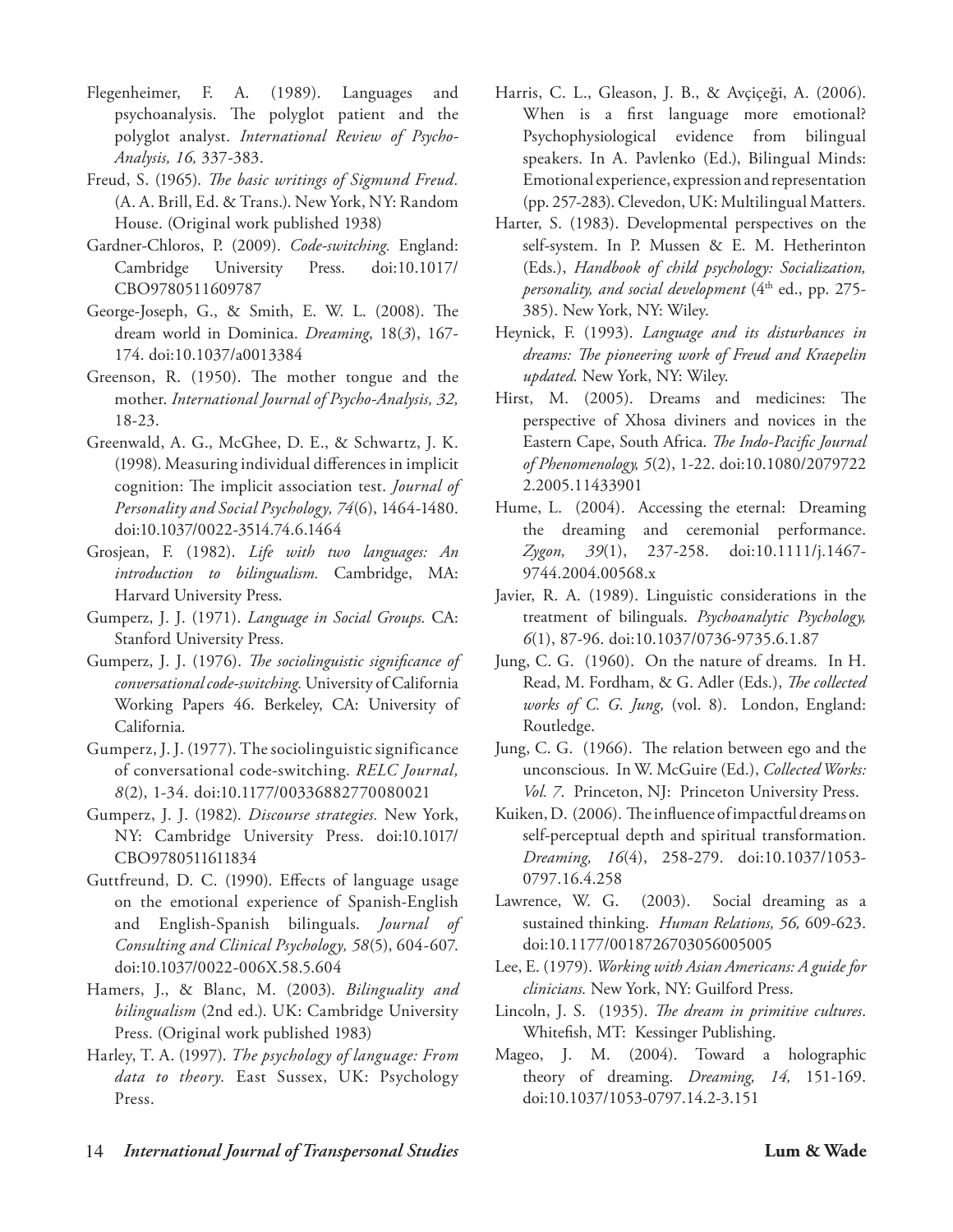- Miramontez, D. R. (2010). *Examining implicit acculturation and bicultural identity integration.* (Doctoral dissertation). Available from ProQuest Dissertations and Theses database. (UMI No. 3426150)
- Movahedi, S. (1996). Metalinguistic analysis of therapeutic discourse: Flight into a second language when the analyst and the analysand are multilingual. *Journal of the American Psychoanalytic Association, 44*(3), 837- 862.
- Myers-Scotton, C. (1993). *Social motivation for codeswitching*. England: Oxford University Press.
- Norton, B. (1997). Language, identity, and the ownership of English. *Teachers of English to Speakers of Other Languages, 31*(3), 409-429. doi:10.2307/3587831
- Office of Immigration Statistics. (2016). *2014 yearbook of immigration statistics*. Alexandria, VA: National Technical Information Service.
- Pang, L. S. (2009). *The role of code-switching in emotional expression and autobiographical memory recall: Implications for bilingual counseling* (Doctoral dissertation). Southern Illinois University, Carbondale, IL. (UMI No. 3372556)
- Pavlenko, A. (2005). *Emotions and multilingualism.* New York, NY: Cambridge University Press.
- Pavlenko, A. (2006). Bilingual selves. In A. Pavlenko (Ed.). *Bilingual minds: Emotional experience, expression and representation* (pp. 1-33). Clevedon, UK: Multilingual Matters.
- Peluso, D.M. (2004). That which I dream is true: Dream narratives in an Amazonian community. *Dreaming*, 14(*2-3*), 107-119Pérez Foster, R. M. (1998). *The power of language in the clinical process: Assessing and treating the bilingual person.* Northvale, NJ: Jason Aronson.
- Pérez Foster, R. M. (1998).*The power of language in the clinical process: Assessing and treating the bilingual person.* Northvale, NJ: Jason Aronson.
- Poplack, S. (1980). Sometimes I'll start a sentence in Spanish Y TERMINO EN ESPAÑOL: Toward a typology of code-switching. *Linguistics, 18*(7-8), 581- 618. doi:10.1515/ling.1980.18.7-8.581
- Ritchie, W. C., & Bhatia, T. K., (2004). Social and psychological factors in language mixing. In T. K. Bhatia and W. C. Ritchie (Eds.). *The Handbook of bilingualism* (pp. 250-281). Malden, MA: Blackwell.
- Ross, M., Xun, W. Q. E., & Wilson, A. (2002). Language and the bicultural self. *Personality and Social Psychology Bulletin, 28*(8), 1040-1050. doi:10.1177/01461672022811003
- Rozensky, R. H., & Gomez, M. Y. (1983). Language switching in psychotherapy with bilinguals: Two problems, two models, and case examples. *Psychotherapy: Theory, Research and Practice, 20*(2), 152-160. doi:10.1037/h0088486
- Schweitzer, R. (1996). A phenomenological study of dream interpretation among the Xhosaspeaking people in rural South Africa. *Journal of Phenomenological Psychology, 27*(1), 30-45. doi:10.1163/156916296X00041
- Taylor, J. (1983). Dream work: Techniques for discovering the creative power in dreams. Mahwah, NJ: Paulist Press.
- Tedlock, B. (2007). Bicultural dreaming as an intersubjective communication process. *Dreaming, 17*(2), 57-72. doi:10.1037/1053-0797.17.2.57
- Ting-Toomey, S. (2005). Identity negotiation theory: Cross cultural boundaries. In W. B. Gudykunst (Ed.), *Theorizing about intercultural communication*. Thousand Oaks, CA: Sage.
- Vedder, P., & Virta, E. (2005). Language, ethnic identity, and the adaptation of Turkish immigrant youth in the Netherlands and Sweden. *International Journal of Intercultural Relations, 29*, 317-337. doi:10.1016/j.igintrel.2005.05.006

# **Notes**

1. Author Note: Correspondence concerning this article should be addressed to Winifred K. Lum at wlumphd@gmail.com. This article is based on dissertation research conducted under the aegis of an internal review board.